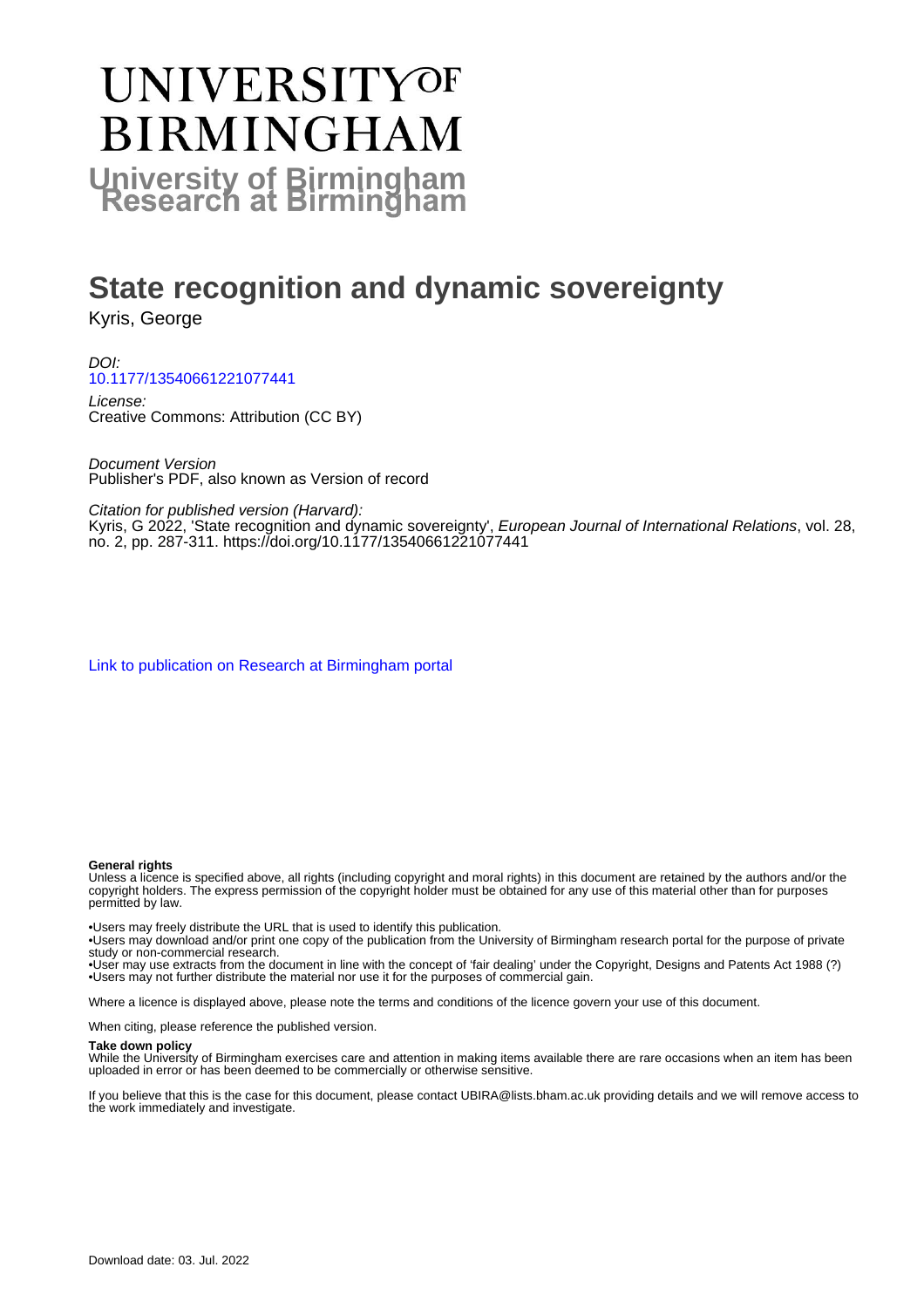**1077[441](http://crossmark.crossref.org/dialog/?doi=10.1177%2F13540661221077441&domain=pdf&date_stamp=2022-02-22)** EJT0010.1177/13540661221077441European Journal of International Relations**Kyris**

*Original Article*



# **State recognition and dynamic sovereignty**

European Journal of International Relations 1–25 © The Author(s) 2022  $\odot$   $\odot$ 

DOI: 10.1177/13540661221077441 Article reuse guidelines: [sagepub.com/journals-permissions](https://uk.sagepub.com/en-gb/journals-permissions) [journals.sagepub.com/home/ejt](https://journals.sagepub.com/home/ejt
)



# **George Kyris**

University of Birmingham, UK

#### **Abstract**

This study reflects on sovereignty as dynamic, whereby associated conditions, like recognition, fluctuate in quality and quantity within a unit and over time, and adds to existing discussions that concentrate on changes in the meaning of (rather than associated conditions with) sovereignty or more static approaches to partial sovereignty relative to other actors in international relations (e.g. in the context of hierarchical relations). I do so by reflecting on different degrees of recognition, as associated with external sovereignty, such as extensive but not general recognition (e.g. Kosovo); different types of recognition, such as recognition of a right to (as opposed to the presence of) statehood (e.g. Palestine); as well as change in recognition over time, such as with those witnessing significant fluctuations in their recognition (e.g. Taiwan, Sahrawi Arab Democratic Republic). Towards explaining these changes and theory development, I argue for historicising sovereignty, and by doing so, I contribute to a literature that has focused more on changes in the meaning of sovereignty across time rather than changes in its within-unit practical manifestations. I also offer some preliminary theoretical assumptions on how internal and external dimensions of sovereignty might interplay over time in processes of state emergence and on issues of agency, particularly on how recognisers define what we understand as sovereignty but also how some statehood claimants navigate or even embrace their lack of recognition to advance their sovereignty. With this range of conceptual and theoretical propositions presented, the study seeks to facilitate the development of further analysis of statehood, recognition and sovereignty.

#### **Keywords**

State sovereignty, recognition, International Relations, intergovernmental organisation, state, international history

#### **Corresponding author:**

George Kyris, University of Birmingham, Birmingham B15 2TT, UK. Email: [g.kyris@bham.ac.uk](mailto:g.kyris@bham.ac.uk)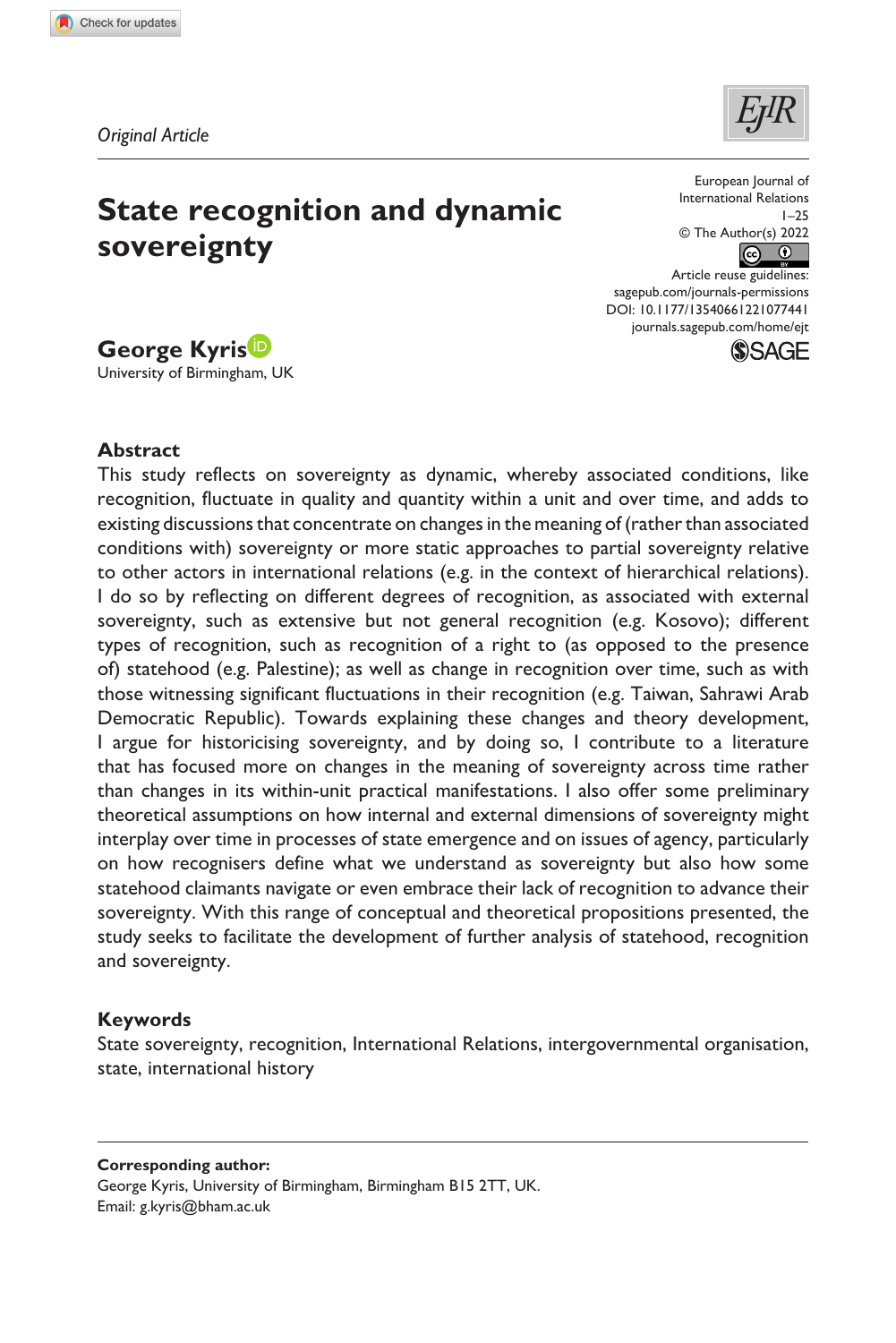## **Introduction**

Posed with the question of whether the World Health Organization (WHO) would consider Taiwan's membership following the COVID-19 outbreak, an official from the organisation appeared to hang up (or been cut off from) the video interview. The incident served to highlight the fact that Taiwan is not welcome in many international organisations because it is not recognised as a state by most, who, instead, recognise China's sovereignty over the island. The incident was widely reported in the media, prompting the response of the WHO and of the foreign minister of Taiwan, who called the organisation to put politics aside and offer membership. And yet, Taiwan's status has not always been so controversial. The government of Taiwan, officially the Republic of China (RoC), was, in fact, one of the original signatories of the United Nations (UN) charter in 1945. However, by the end of the Chinese civil war, the communists established People's Republic of China in the mainland, and the RoC was self-exiled in the island of Taiwan, with both governments claiming sovereignty over both the island and the mainland. The Cold war climate did not permit a fast and universal welcome of communist China by other states, but by the 1960s more or less half of the UN members recognised Mao's government and, consequently, de-recognised the one in Taiwan. De-recognition intensified after the effective expulsion of Taiwan from the UN in  $1971<sup>1</sup>$  and has continued ever since.

Taiwan is not alone in being somehow but not fully recognised or experiencing changes in the extent of its recognition over the years. Kosovo is recognised by around half of the UN members, while some have recently de-recognised following successful lobbying by Serbia, to which Kosovo used to belong and which continues to contest its secession. Morocco has also managed to secure some de-recognition of the Sahrawi Arab Democratic Republic (SADR) in Western Sahara. Palestine is recognised by most but not all UN members and is only an observer to the UN, although a member to other organisations. Palestine is also an interesting example of what looks like a different type of recognition sitting somewhere in between recognition and non-recognition, that is, the recognition of *a right to* (as opposed to the *presence of*) statehood: many might not recognise a Palestinian state today, but they still recognise the right of Palestinians to eventually have a state. A similar recognition was enjoyed by former colonies that were eventually recognised as states.

Such a complex picture of recognition has important and relatively unexplored consequences for how we understand sovereignty as the condition of recognised state authority. Sovereignty is often implicitly or explicitly treated as a binary (see Malmvig, 2006, for a discussion), while approaches to sovereignty as not absolute tend to focus on variations of sovereignty across different units (e.g. how some states are seen as more sovereign than others in the context of hierarchical relationships) or the sharing of sovereignty between different actors (e.g. between state governments and external actors, such as a UN transitional administration), rather than degrees of sovereignty in the same unit as partial sovereignty, which seems to be the case with Kosovo, Palestine or the SADR. What is more, changes in recognition, such as the journey of the RoC from general recognition through UN membership to partial recognition, raise questions that require a new way of historicising and contextualising sovereignty, which will focus on changes within a unit and over time.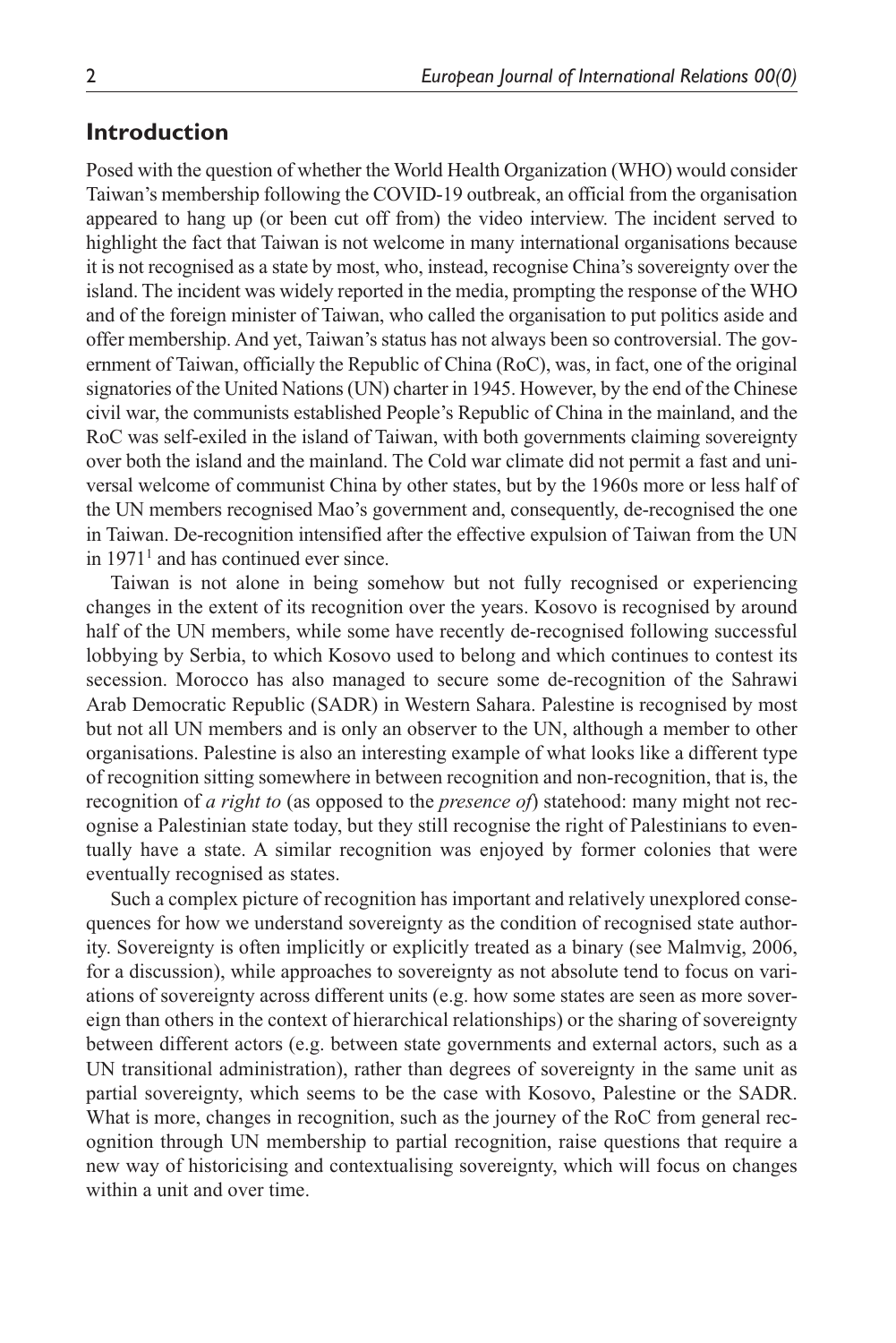In this article, therefore, I explore the different degrees and types of state recognition and I argue for understanding sovereignty as dynamic, whereby associated conditions, like recognition, fluctuate in quality and quantity within a unit and over time, as opposed to existing discussions that concentrate on changes in the meaning of (rather than associated conditions to) sovereignty and more static approaches to partial sovereignty (e.g. sovereignty and hierarchy discussion). In the next section, I critically examine existing literature in order to reflect on the value of exploring state recognition as an analytical aspect of sovereignty and the contribution that the study seeks to make. After that, I present my conceptualisation of the different degrees (i.e. number of recognitions afforded) and types of recognition (recognition, non-recognition, titular recognition). This conceptualisation draws on existing literature and a scoping exercise of recognition positions adopted by UN members individually and more collectively through the UN and other major international organisations. The focus on these organisations follows similar research choices on issues of recognition (e.g. Talmon, 1998) and rests on the assumption that membership of all-encompassing clubs at the regional or international level (such as the AU for Africa, or the UN globally) matters more for state recognition. Within this exercise, the study of 24 identified claimants to statehood without general recognition (in the form of UN membership) since 19452 becomes especially important for thinking about situations of partial recognition and, therefore, variations of sovereignty. I gathered data on recognition from secondary sources (e.g. books, articles, news reports) and original sources that included statements of politicians in press releases, legal documents and non-attributable interviews with 41 individuals working on or with good knowledge of the statehood claimants without general recognition under investigation (conducted on location, such as capital cities of those claimants and/or headquarters of international organisations), with a small number occurring online. The purpose of the interviews was mostly triangulation, and this is why only a selected number is cited in the text. I used the large body of descriptive findings produced to develop a conceptualisation of the different degrees and types of recognition. The aim here is more to conceptualise ideal types of recognition positions rather than elaborate on the classification of cases across these types (see also Elman, 2005). However, I draw on a range of examples throughout and I elaborate more on some in the last section, where I also attempt a partial, tentative categorisation that allows me to illustrate the value of the conceptualisation for theory-building, present some preliminary theoretical ideas and suggest a few areas that might merit further research.

Crucially, this identification of state recognition as a certain condition linked to the more abstract concept of sovereignty aims at methodological rigour, which has been seen as a challenge when studying sovereignty (e.g. Kurtulus, 2005: 4). Bartelson (2014) highlights that defining sovereignty prevents us from observing changes; this seems to refer to changes in the construction of sovereignty in the theory and practice of international relations. Indeed, my approach to sovereignty acknowledges this and rests on ideas advanced by, for example, Holm (in Costa Lopez et al., 2018), who argues that practices (here, of denoting a recognition stance) constitute an identifiable phenomenon (the way and extent to which a statehood claim is recognised) and that such practices produce, reform and redefine sovereignty and its constitutive elements (Biersteker and Weber, 1996: 9). By doing so, we avoid what Werner and De Wilde (2001: 283) describe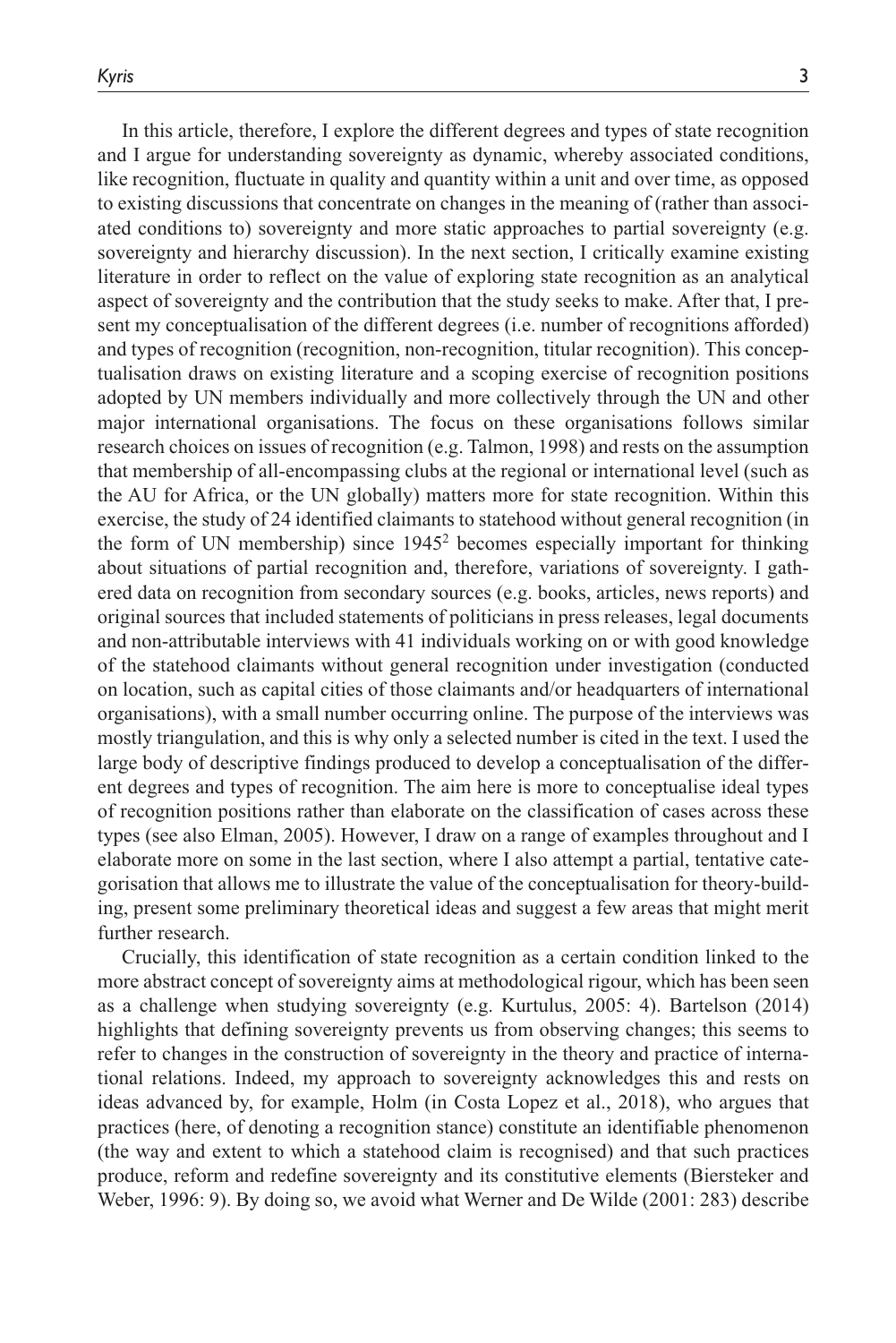as a 'descriptive fallacy', that is, the erroneous assumption that the discourse of sovereignty means (rather than is correlated to, as argued by this study) an empirical reality. Still, by embracing currently dominant conceptualisations that link sovereignty to certain observable conditions, like recognition, we can problematise and question their tenets, in this case, the absolute and static character of sovereignty. I follow previous works (e.g. Jackson, 2011; Krasner, 1999) that have looked at recognition as external sovereignty alongside other aspects, such as state-like control over territories and populations as internal or de facto sovereignty, but I choose to concentrate on recognition in order to develop a more nuanced understanding of its variations and what they mean for sovereignty. I draw, however, on this discussion of internal and external sovereignty to highlight potential interplays between changes in recognition and other aspects of sovereignty over time. Importantly, I recognise that this is only a working conceptualisation drawing on analyses of sovereignty in modern international relations, rather than a general and exhaustive definition that could run the risk of de-contextualising (Biersteker and Weber, 1996: 2) and de-historising sovereignty (Walker, 1993: 166). Instead, the conceptualisation of sovereignty here encourages thorough analysis by guiding and setting the boundaries of investigation and allowing this study to make the following specific arguments and contributions.

Based on my conceptualisation of different degrees and types of recognition, I advance our understanding of sovereignty by elaborating on its dynamic character. While the idea of sovereignty as a spectrum is not completely new (e.g. Lake, 2003), it has been mostly discussed in static terms and with reference to situations where actors share sovereignty, or have their sovereignty compromised, rather than sovereignty being partial in and of itself, which is a conceptual implication of the findings of this study. Instead, this study allows us to reflect on a rather dynamic nature of sovereignty, which can vary not only between units of world politics but also within units and across time, with a unit seeing its sovereignty progressively increasing or decreasing. In this regard, embracing a working conceptualisation of sovereignty not only does it not de-historisise the concept but also allows us to view it as dynamic and by doing so also add to historical accounts that have concentrated more on changes in the concept and practice of sovereignty rather than its manifestations within specific units and across time. Here, the investigation of the historical context might serve to understand how sovereignty is progressively earned or lost over time and challenge the idea of sovereignty as a rigid and static system of inclusion/exclusion (Wendt, 1999: 292) and respond to calls for accounting for the sovereign agency of seemingly more passive (e.g. Getachew, 2019) or peripheral actors to that system (Visoka, 2021; see also Bryant and Hatay, 2020; McConnel, 2016). By treating recognition as a condition associated with external sovereignty, alongside an international dimension of sovereignty, we are also allowed to better capture how the two interplay over time and statehood processes that transcend dichotomies of inside/outside (De Carvalho and Leira, 2021: 235).

Second, such a nuanced conceptualisation of recognition allows us to broaden our understanding of agency in relation to sovereignty as a structural dimension of world politics. In specific, the study offers a better understanding of how those who claim and those who recognise sovereignty, and their actions, relate. For example, my conceptualisation allows us to observe how the acts of recognisers define what we understand as sovereignty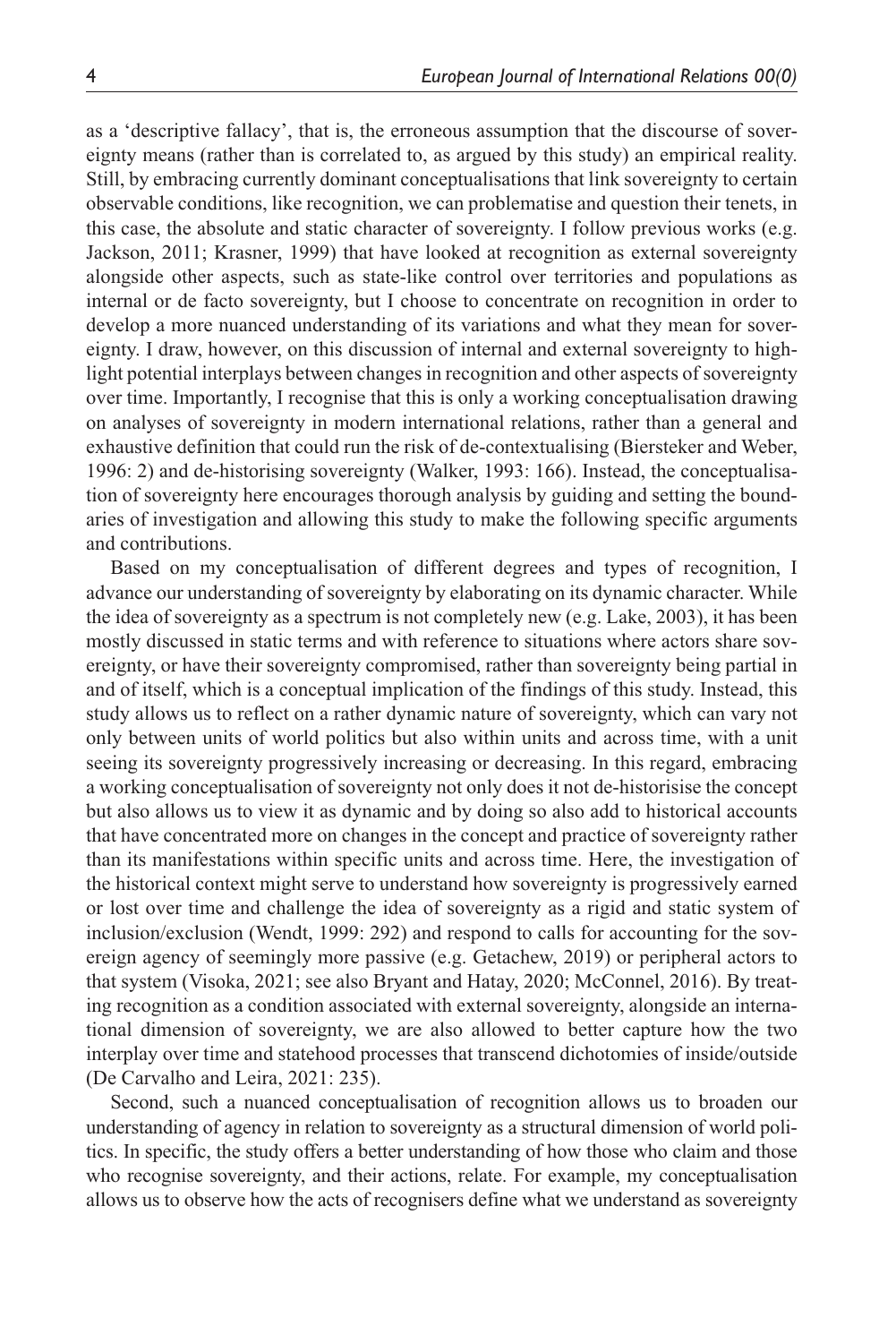and also how the results of these acts (e.g. the status of being recognised, or not) are negotiated by statehood claimants in international relations. This, in turn, uncovers the agency of statehood claimants in advancing their sovereignty despite their lack of recognition, which has been seen as enabling this agency (Epstein et al., 2018; Holm and Sending, 2018) and allows us to reflect on potential interplays between recognition and other dimensions of sovereignty, particularly internal sovereignty as the ability to govern territories.

Finally, the proposed conceptualisations seek to facilitate the formulation of new knowledge, the more systematic organisation of information about sovereignty and recognition, and the opening up of new research avenues for understanding the implications of those concepts. The conceptualisations advanced aim to encourage theorising (Diesing, 1971; George and Bennett, 2005), and some preliminary theoretical assumptions about the relationship between different aspects of sovereignty and the role of different agents in this context are presented in the final section. As such, the concepts introduced in this article can be the basis for the development of more complicated, multidimensional and/ or explanatory arguments and consequent analysis of a number of issues surrounding statehood, recognition and sovereignty, including via comparisons (for the value of concept-building for comparative methods, see, for example, Hall, 2003).

## **Sovereignty and recognition**

In political thought and practice, sovereignty has been understood with reference to a state's rule over a territory and a population internally but also the external recognition of this rule in international relations. Early conceptualisations of sovereignty concentrated more on internal matters. For example, Bodin opens his discussion by referring to those who have full control of the state (Franklin, 1992: xliii), while Hobbes focuses on the relationship between people and their rulers. Later studies follow a similar approach. In his influential work, Hinsley (1966) speaks of the absolute authority *in* the political community, highlighting the importance of the ability to rule internally. Fowler and Bunck (1996) add to this the ability to conduct foreign policy, what they call external independence, while Jackson (2011: 12) speaks of sovereignty as also the capacity, authority and capability to conduct diplomatic relations; establish or employ international laws; carry on commercial relations; or declare or wage war. Chayes and Handler Chayes (1995) write of the capacity to participate in international regimes as the 'new sovereignty' in the face of increasing globalisation, and similarly, Sørensen (1999) argues that, in post-modern states characterised by globalised economies, external linkages are also very important. In the same vein of having the government's ability to act as a starting point when analysing international relations, other works have focused on the respect of non-interference as recognition of state authority by other states (Kratochwil, 1989) and the limits that can be externally imposed on such authority (e.g. see Jackson, 2011; Werner and De Wilde, 2001). This understanding of sovereignty has also been used to analyse situations that relate to the Responsibility to Protect doctrine (e.g. Malmvig, 2006; Ramos, 2013).

A slightly different approach is to view recognition not as an exogenous legal affirmation of the presence of effective government, but, rather, as a more endogenous dimension of sovereignty. For example, Thompson (1995) conceptualises sovereignty as also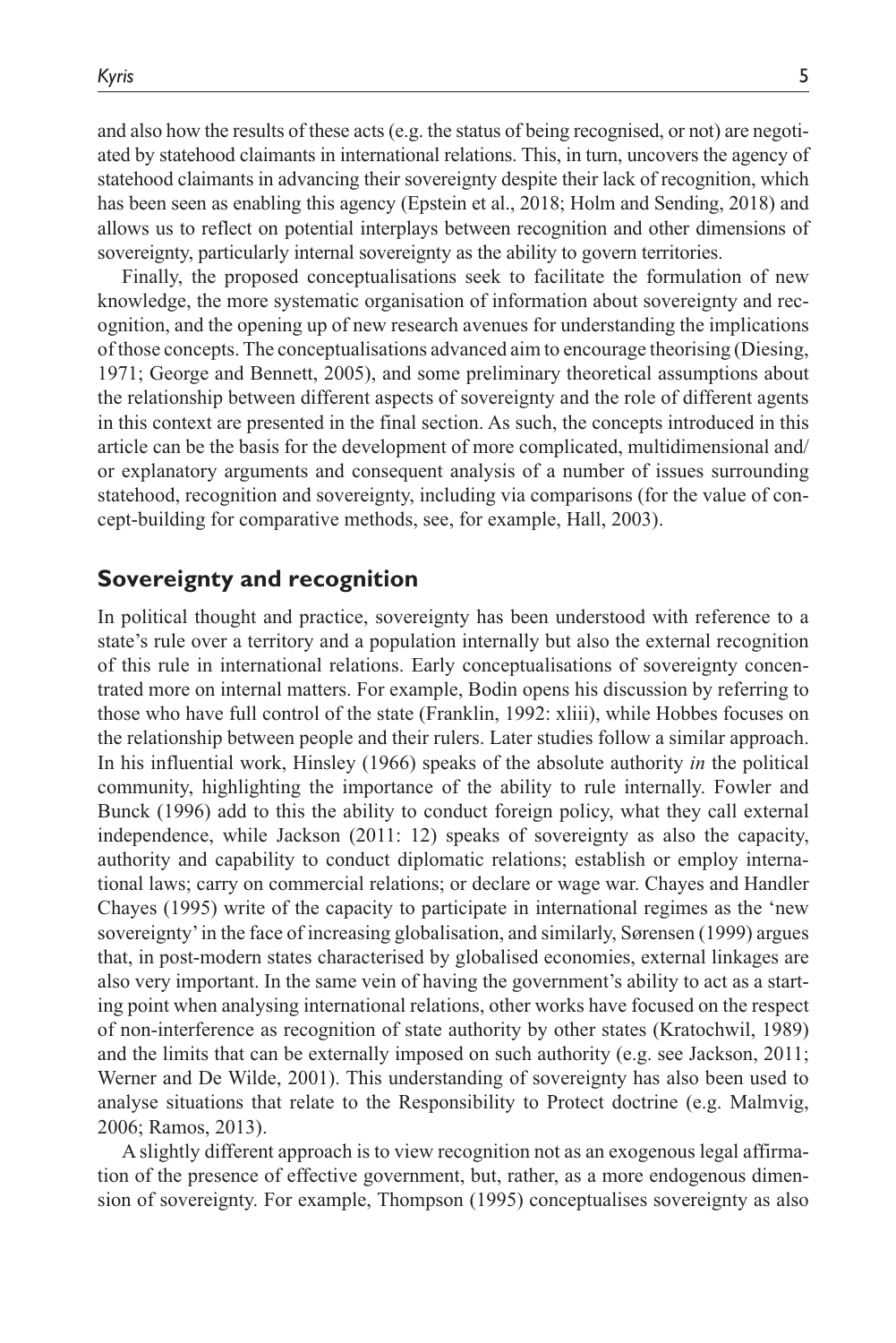the recognition by external actors that the state has the exclusive authority to intervene coercively in activities within its territory. Such an approach is similar to Jackson's (2011) distinction between internal and external sovereignty and views Krasner's (2013) Westphalian/Vattelian sovereignty as part of internal sovereignty, also dependent upon recognition, as related to external sovereignty. Indeed, when it comes to international relations, mutual recognition of sovereigns has been seen as the very foundation of a society of states (Reus-Smit, 1997; Wight, 1977: 135) and what makes external sovereignty an inherently social concept (Bull, 1977), whereby forms of doing (state practices) legitimise forms of being (sovereign states, see Weber, 1995). In this context, internal and external sovereignty demarcates the world within the state from the world of states (Onuf, 1991) and claims to sovereignty construct a social environment, but recognition is also an important element in the self-construction of states. These approaches suggest a view of the state as the main agent capable of constructing other states through the practice of recognition and of sovereignty as a structure of inclusion and exclusion, denying access to the international society of states to those who do not have it (Wendt, 1999: 292). This seems close to international law approaches that the idea that recognition is constitutive of statehood (see also Grant, 2009). Such a conceptualisation of sovereignty as having distinct but inter-related external and internal dimensions allows a better appreciation of recognition matters and their interplay with more internal features of statehood. While the interplay between the domestic and international has been discussed as crucial for sovereignty (Thompson, 1995: 214), this work and the idea of sovereignty as dynamic allow us to go a step further and reflect on how this interplay might develop over time.

A large part of the literature on sovereignty has been preoccupied with the question of history, particularly how the concept has been historically constructed (Glanville, 2013) and changed over time. This is what Bartelson (2014) refers to as the mutability and contingency of sovereignty, and has been discussed especially from a constructivist point of view (e.g. Barkin and Cronin, 1994; Biersteker and Weber, 1996; Osiander, 2001; Wendt, 1999). In this context, static understandings of sovereignty have been criticised as not conductive for appreciating change in international relations (e.g. Branch, 2014), and historical accounts go on to explore changes over time. In his earlier seminal work, Bartelson (1995) reflects on how sovereignty and knowledge have been co-produced historically. Following works debated the emergence of sovereignty, with many questioning the link of the concept to the Peace of Westphalia (see Osiander, 2001 for an overview), and more recent debates build on these works to explore further the starting points of sovereignty and whether the concept can be applied to a period (De Carvalho, 2018; Lathan, 2018, in Costa Lopez et al., 2018) or place when/where the term did not exist as such (see Seth, 2013; Zarakol, 2018, in Costa Lopez et al., 2018, for challenges to sovereignty's eurocentricity). Furthermore, there are more specific historical accounts that highlight change in relation to sovereignty. For example, Shadian (2010) studies the gradual development of links between the concepts of sovereignty and of Inuit governance and other forms of political organisations, while, more recently, Costa Lopez (2020) reflects on changes in concepts of political authority similar to sovereignty over the more specific period of the Middle Ages. A set of works drawing on sovereignty and especially relevant to this study seem to be preoccupied with changes over time in the criteria based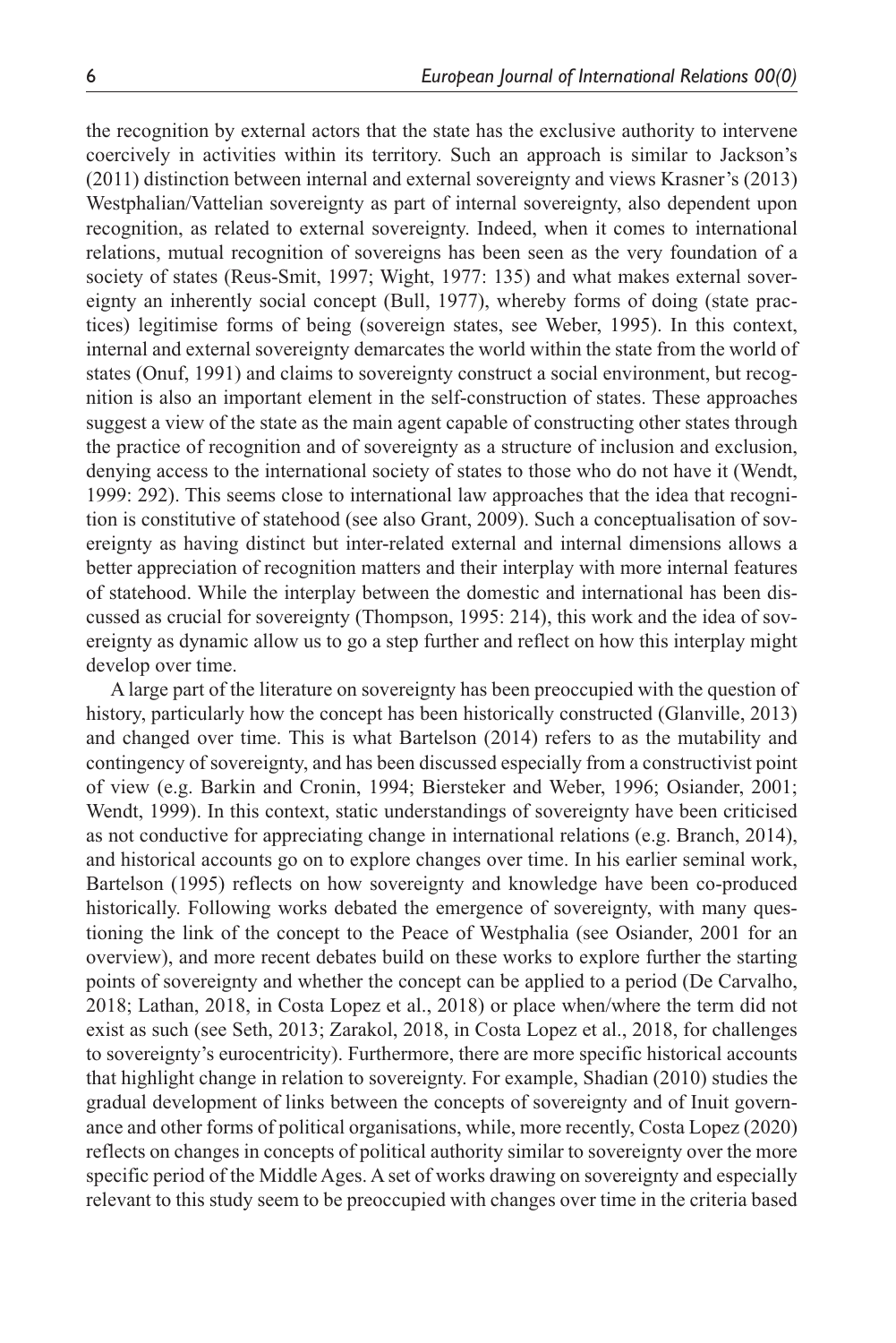on which state recognition has been afforded, what Sørensen (1999) regards as part of the changing 'regulatory rules of sovereignty', rather than changes in sovereignty per se. Thompson (1995), for example, reflects on democratisation and respect for ethnic minorities as norms of sovereignty in the early 1990s and while states were emerging as a result of the dissolution of the Soviet Union. Biersteker and Weber (1996) discuss changes in the social construction of sovereignty in relation to specific normative schemata that have guided recognition throughout the years, such as the withholding of recognition from those who were considered as uncivilised during colonialism or the republicans during the Napoleonic wars (Strang, 1996: 45). Similarly, Krasner (1999) finds that, at the very minimum, recognition is extended to those with territory and formal juridical autonomy, but that there have also been additional criteria that have varied over time and included the ability to defend and protect a defined territory, the existence of an established government and the presence of a population. Zarakol (in Costa Lopez et al., 2018) elaborates on how recognition developed from being related to internal sovereignty to being related to external sovereignty. In this context, Barkin and Cronin (1994: 109) have argued that the way in which sovereignty is historically constructed means that who is considered to be sovereign changes over time.

A different discussion has to do with variation in the way in which sovereignty is manifested across different units of world politics, rather than changes in sovereignty over time. This is a clearer discussion of the idea of sovereignty as not absolute. For example, the non-absolute character of sovereignty is implicit or explicit basis of analysis in works that concentrate on how states might share dimensions of statehood with others. Focusing more on the sharing of sovereignty between internal actors, Clapham (1998) speaks of degrees of statehood to reflect on phenomena such as insurgency, and similarly, Chowdhury and Duvall (2014) approach failed states as situations where different armed actors share sovereignty in a territory. De Carvalho et al. (2019) build on these works to study how different actors locally, especially those transcending the local/international boundary, enact everyday sovereignty. Other studies have offered accounts of comprised sovereignty more because of external rather than internal actors, for example, by looking at degrees of sovereignty that polities subordinate to empires have had (e.g. Benton, 2014; Krasner, 1999; Stoler, 2006). Later, Krasner (2004) speaks of sharing sovereignty with other states, and along similar lines, Matanock (2014) speaks of joint rather than complete authority. Finally, understandings of sovereignty as a spectrum can also be found in international-level analyses that reflect on how sovereignty is compromised, pooled or shared because of international law (Troper, 2010), interdependence (Gilpin, 1975), international bodies (Philpott, 2001) or multinational corporations (Strange, 1996; see also Skinner, 2010). All these accounts share a view of the non-absolute nature of sovereignty as manifested in the sharing of state authority between different actors, rather than variation manifested in partial sovereignty and changes in its extent or quality over time which seems to be the case with the phenomenon of statehood claimants without general recognition which is an important part of this study.

Finally, important insights on sovereignty as not absolute come through the discussion of sovereignty and hierarchy. Lake (2003: 311) draws on aforementioned works, such as Krasner's, to reflect on restrictions of sovereignty as hierarchy, while Anghie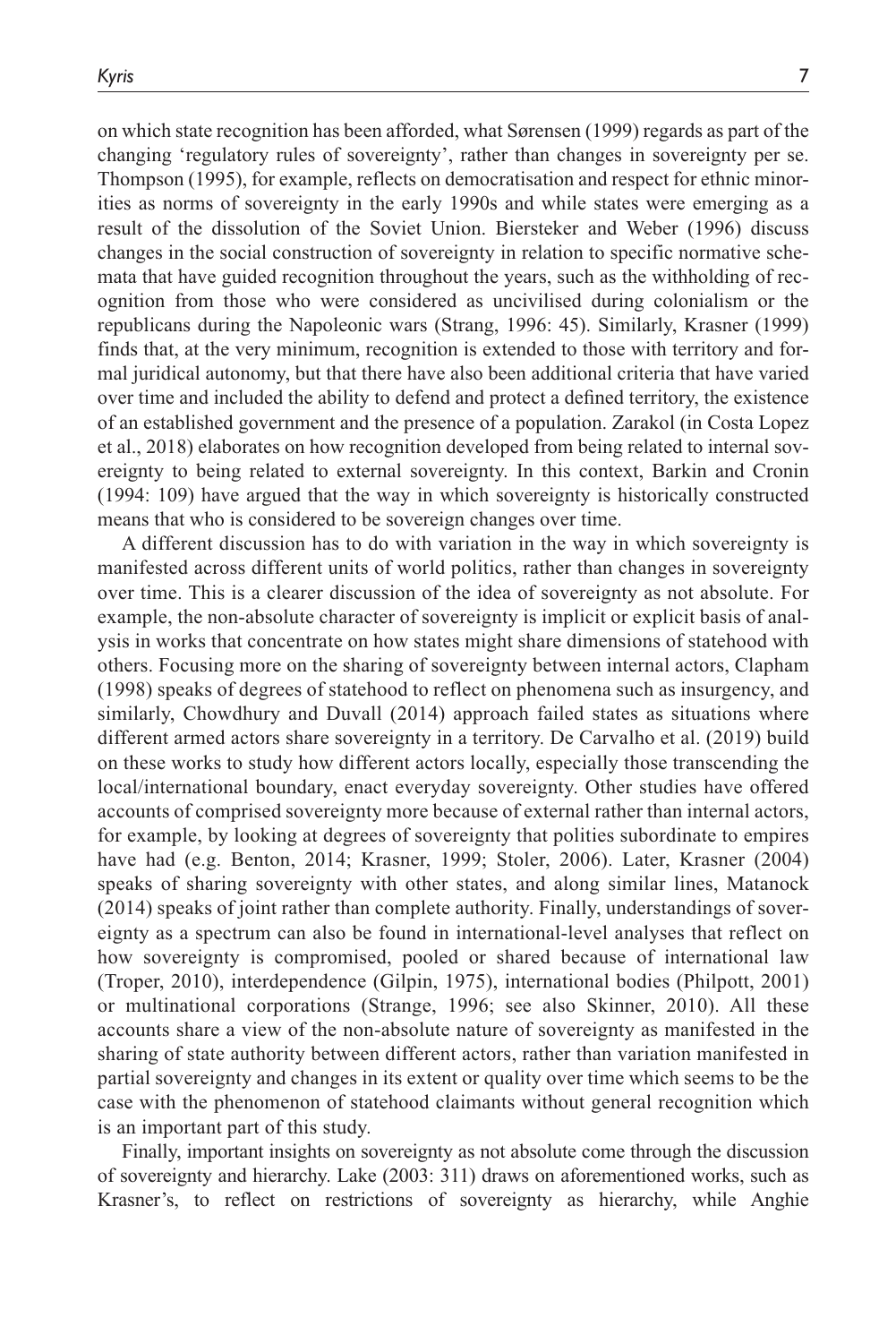(2005) discusses colonialism as a confrontation between sovereign European states and non-European societies that can be seen, at best, as only partially sovereign. Focusing on more recent times, Donnelly (2006) elaborates on 'semi-sovereignty' as the situation whereby the exercise of some (but not all) sovereignty is restricted through international society institutions that allow special rights to great powers, through the curtailing of rights of certain outlaws and through formal and informal protectorates in international relations. This discussion in hierarchy is ongoing. For example, Nisancioglu (2020) elaborates on racial hierarchies of sovereignty, Spanu (2020) reflects on the historical origins of certain hierarchies in the way in which the principle of sovereign equality informed the expansion of international institutions, while Zambrano Márquez (2020) contends that dependency theory views sovereignty as a relational condition dependent on power asymmetries. There are also more case-driven studies on hierarchy that suggest a non-absolute view of sovereignty. Hancock (2006) draws on the case of Belarus' relations to Russia to introduce the concept of 'delegated hierarchy' to describe the situation whereby a state surrenders some sovereignty to an entity for the exchange of political benefits. Zhu (2020) studies China– Tibet and China–Mongolia relationships and reflects on the concept of 'suzerainty' as suggesting hierarchical structures between a superior suzerain and a semi-sovereign vasal state.

This study adds to these discussions of changes in the meaning of sovereignty over time and more static approaches to partial sovereignty relative to other actors in international relations by reflecting on the dynamic character of sovereignty and its degrees and changes *within a specific unit over time*. Because, if external sovereignty is seen as related to state recognition, then, is Kosovo sovereign or not? Can we think of Palestine, which is recognised by most but not all UN members and is a member to only some international organisations, as having full sovereignty or completely lacking in? How can the historical context explain, not changes in the meaning of sovereignty that have attracted most attention but, rather, over time changes in the extent of recognition of Taiwan, SADR or others, as a condition associated with sovereignty? These are questions about partial sovereignty not as a result of sharing or pooling sovereignty with others that seem to have preoccupied contemplations on sovereignty as not absolute, but partial sovereignty in and of itself and as a result of contestations over statehood. In answering these questions, I turn my attention to those without general recognition, like Kosovo or Palestine, but I move beyond dominant conceptualisations of such phenomena that see them in binary terms as non-recognised at the opposite end of recognised states (e.g. Epstein et al., 2018) or concentrate more on those heavily non-recognised but who display conditions correlated with substantial internal sovereignty, often know as de facto states (e.g. Caspersen, 2012; Kolstø, 2006),<sup>3</sup> towards two directions: first, I treat statehood as an objective rather than an achieved reality, which allows for considering important cases of claimants to statehood that do not display conditions which we correlate with internal sovereignty, such as effective territorial control and government (e.g. Palestine, SADR). This choice builds on similar approaches before (e.g. Florea, 2020; Lynch, 2004: 145), as well as a close reading of Weber's influential work (Weber in Gerth and Wright Mills, 2009: 78) that reveals an understanding of the state as the human community that claims the legitimate use of force within a territory, whereby the success of such a claim is only parenthetical. Still, this approach permits the study of a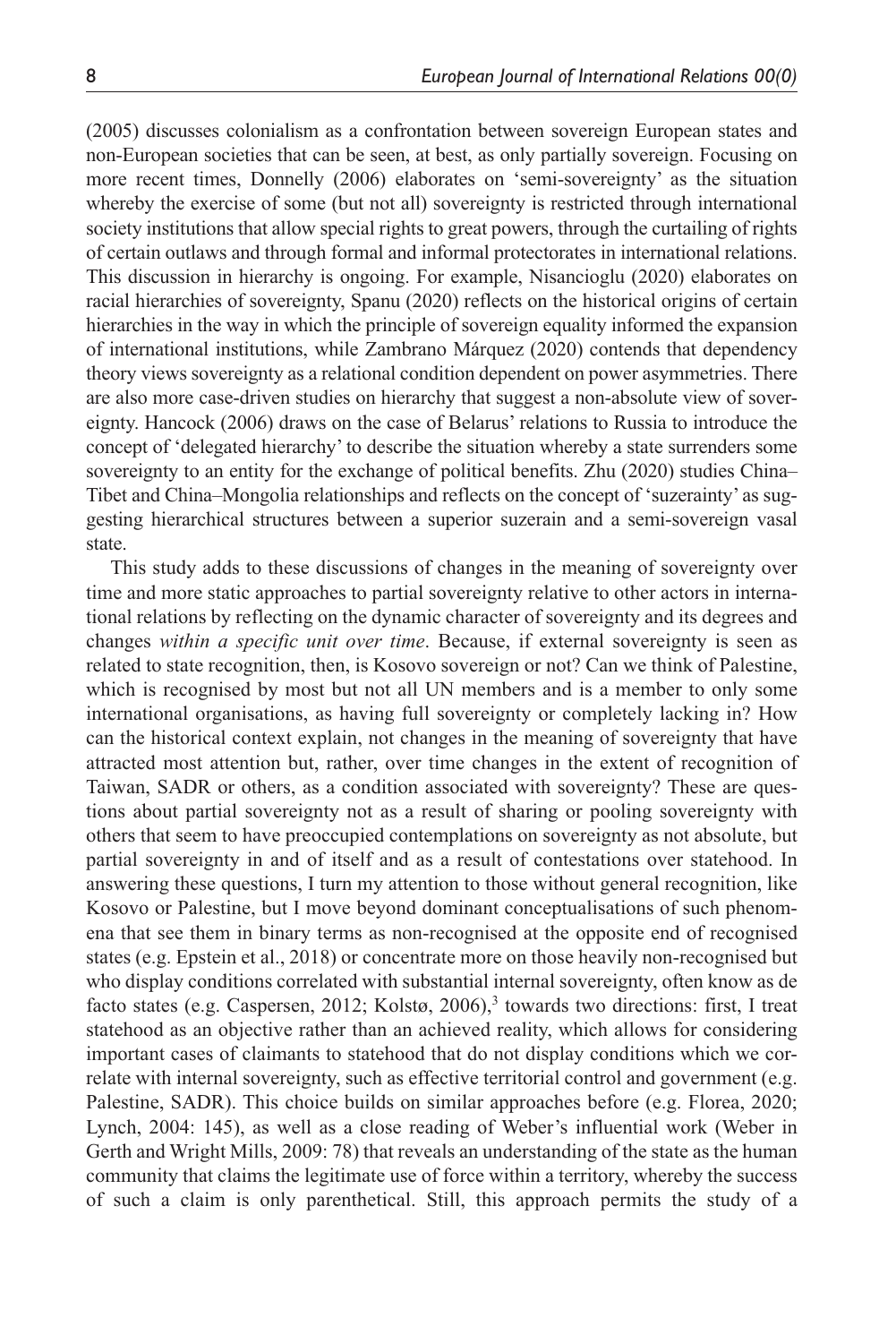meaningful population that does not include secessionist movements (e.g. Kashmir) or less conventional claimants to statehood (e.g. Liberland) that are not engaged in a sustained effort to build or maintain a state and, therefore, do not elicit a recognition response from outsiders. Second and in terms of recognition, I draw on Kurtulus (2005) and others (e.g. Butcher and Griffiths, 2020) to consider UN membership as a sign of general recognition, and consequently, I study statehood claimants with a varied degree of recognition, including extensive but still not general recognition, alongside those generally recognised UN member states (that include some without recognition by all rest of members, for example, Israel).<sup>4</sup> By doing so, we are allowed an appreciation of the different degrees and types of recognition short of general recognition. Such a conceptualisation adds to existing discussion of changes in sovereignty in relation to aspiring states, which concentrate more on the kinds of international exchange other than recognition that build towards it (Huddleston, 2020, 2021) but also responds to calls for the study of sovereignty in relation to the various polities that occupy the world (De Carvalho, 2021: 228), such as those statehood claimants only partially recognised.

This discussion of partial recognition brings us to the next major argument of this study, which is to advance an understanding of sovereignty as dynamic, informed by observing the growth or loss of recognition in cases like Taiwan, the SADR or others. The illustration of the conceptualisation of different recognition stances in the final section allows us to observe changes in recognition over time and raises a series of important questions. First, observing changes in the degree or type of recognition prompts us to look at the historical context for explaining those changes. By treating recognition as related to external sovereignty, we are also allowed to observe how external sovereignty might relate to internal sovereignty over time, for example, how the building of government control as internal sovereignty might justify the granting of recognition of such control as external sovereignty. Finally, the conceptualisation developed and its use for illustration purposes gives birth to a set of questions about agency. For instance, we are prompted to consider how those partially recognised pursue sovereignty, for example, Taiwan's embrace of loss of external sovereignty, evident in accepting 'Chinese Taipei' as a designation that does not recognise its statehood claims, in the pursuit of more internal sovereignty in the form of more effective participation in international relations. All of these add to accounts that have concentrated on changes of the concept of sovereignty rather than its practical manifestations or accounts of varied sovereignty but which remain static, such as much of the discussion on sovereignty as hierarchy. Instead, the conceptualisation proposed here allows us to see how units of world politics can be seen as growing more or less sovereign over time, therefore problematising more the idea of sovereignty as a binary system of inclusion/exclusion and inviting the investigation of reasons behind such variations and their implications.

## **Types and degrees of recognition**

In this section, I elaborate on the ways in which recognition is afforded (or not) to statehood claimants. Three types of positions are presented: recognition, non-recognition and titular recognition (Table 1). I also reflect on more quantitative differences and degrees of recognition manifested in the number of recognitions by UN members individually or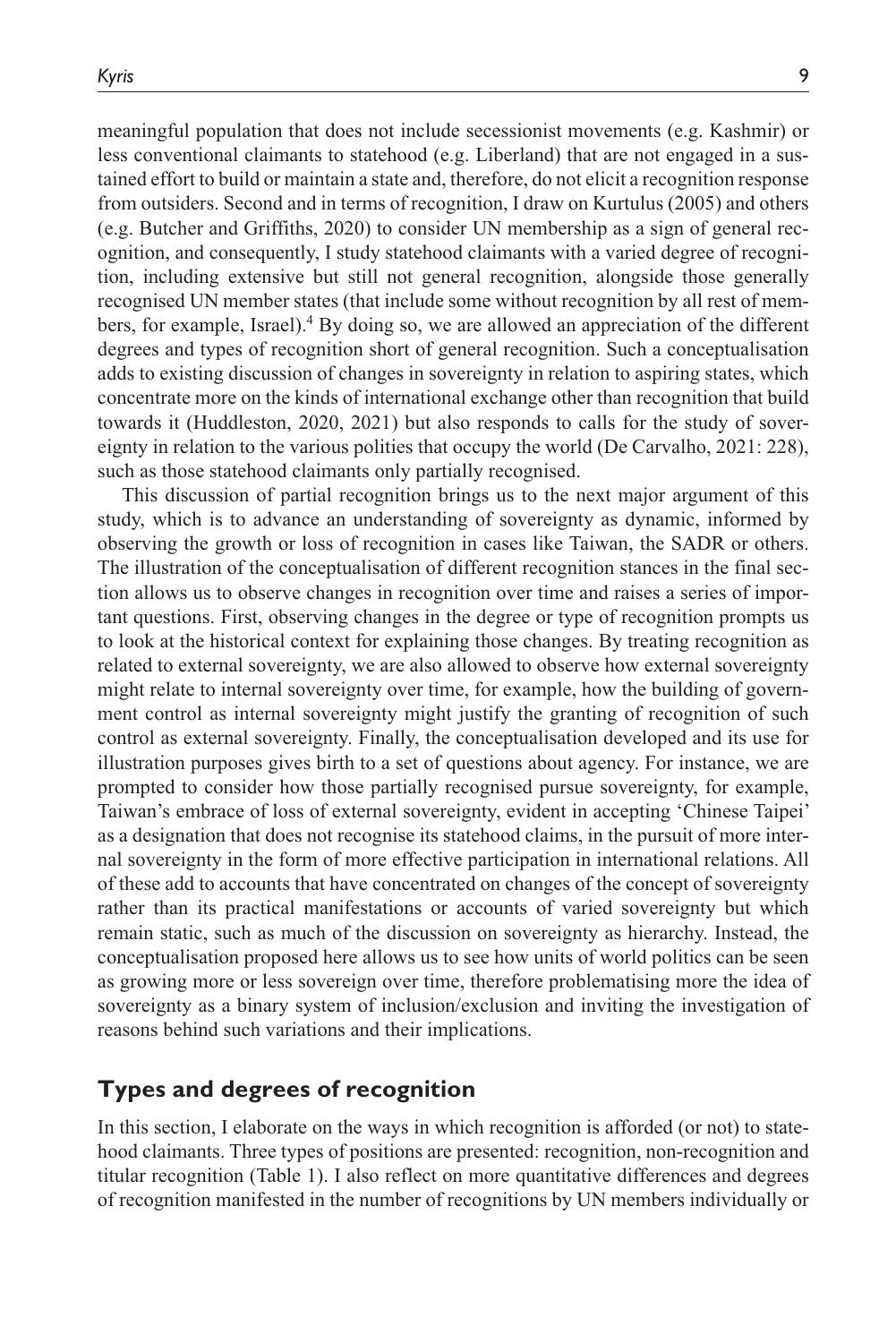| Recognition                                                                                                                                                                                                       | Titular recognition Non-recognition         |                                                                                                                                                                                        |
|-------------------------------------------------------------------------------------------------------------------------------------------------------------------------------------------------------------------|---------------------------------------------|----------------------------------------------------------------------------------------------------------------------------------------------------------------------------------------|
| E.g. Declaration on Yugoslavia of<br>Extraordinary European Political<br><b>Cooperation Ministerial Meeting</b><br>1991; SADR membership of the AU,<br>despite not being recognised by a<br>number of its members | E.g. UNSC<br>Resolution 242 on<br>Palestine | E.g. European Council Presidency<br>Conclusions   September 2009<br>on Abkhazia and South Ossetia;<br>Taiwan as 'Chinese Taipei' in<br>WTO and ADB; Taiwan being<br>expelled by the UN |

|  |  |  | Table 1. Types of recognition and international organisations. |
|--|--|--|----------------------------------------------------------------|
|  |  |  |                                                                |

SADR: Sahrawi Arab Democratic Republic; AU: African Union; UNSC: United Nations Security Council Resolution; WTO: World Trade Organization; ADB: Asian Development Bank.

expressed more collectively through international organisations, which have attracted less attention than their members (e.g. Coggins, 2014; Talmon, 1998) but which can be seen as carrying a distinct significance for recognition given they express a large number of members. Findings from this section constitute the basis of my argument for approaching sovereignty as a spectrum, with some enjoying substantial but still not general recognition or witnessing more qualitative differences in their recognition, such as having their right to statehood recognised but not their actual state claims yet. In the section after, I illustrate these conceptualisations, where I also make the argument for sovereignty as dynamic, that is, changing within units and across time. I also use that section to present some preliminary ideas about the relationship between different dimensions of sovereignty over time, as well as between collective and individual recognition, which is important for thinking more holistically about how those seeking recognition navigate the actions of recognisers in the pursuit of sovereignty.

State recognition, correlated, as we discussed above, to ideas of external sovereignty, has been debated by scholars of international politics and law as a predominantly bilateral act occurring between states. For example, Grant (2009: xx) approaches recognition as 'an authoritative statement issued by competent foreign policy decision-makers', and Krasner (1999) concentrates on *mutual* recognition, which suggests a process that occurs between similar entities, that is, states. The *Review of International Studies* special issue on misrecognition takes a similar approach to recognition as something mutual between states (Epstein et al., 2018), while the symposium on 'the Politics of International Recognition' opens with a discussion of recognition as the announcement of an existing government that another political entity has become a sovereign state (Agné et al., 2013). In addition to these declarative ways of recognising, the establishment of diplomatic relations (e.g. Geldenhuys, 2009) can also be seen as a more institutional way of recognition. For example, the United Kingdom recognised India via its ambassadors before a formal declaration of independence. At the same time, the Letter by US President Truman to Lord Louis Mountbatten, Governor General of the Dominion of India can be seen as a declarative form of recognition.

While individual states can be seen as the most typical recognisers, international organisations are also important for facilitating a more collective recognition of statehood either institutionally, via offering membership, or declaratively, via statements (Kyris and Luciano, 2021). While there is not always overlap between the membership of an international organisation and recognition by all of its members, admission as a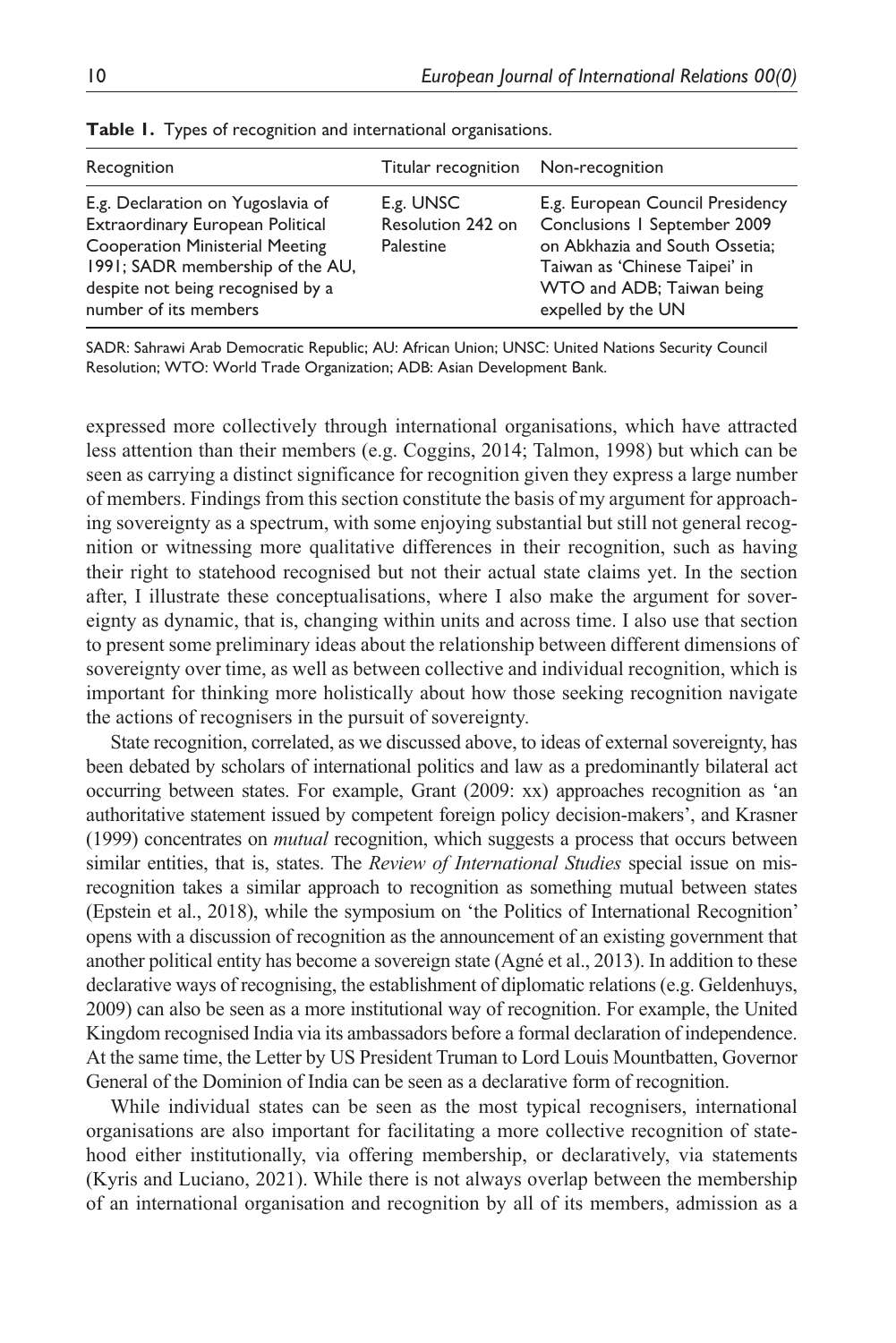member has been very important as a sign of recognised statehood, first and foremost at the UN level but also with reference to more regional organisations based on state membership, such as the African Union (AU). A useful illustration here is that a few states did not issue statements of recognition for South Sudan because they considered its acceptance to the UN enough sign of recognition (Dugard, 2013: 64). As a result, a few scholars suggest that membership of international organisations relates to recognition (Geldenhuys, 2009: 22; Pavkovic and Radan, 2007; Richards and Smith, 2015) or indirect collective recognition (Dugard, 1987; Ker-Lindsay, 2012; Raič, 2002). UN membership in particular has been seen as the defining feature of becoming a sovereign state (for a recent work, see Butcher and Griffiths, 2020) and a criterion for being regarded member of the state system (Correlates of War Project, 2019). In instances where admission is not possible or imminent, organisations might issue more explicit recognition statements (e.g. EC statement regarding the states coming out of the dissolution of Yugoslavia).

Such findings contest understandings of international organisations as peripheral to recognition matters both in the theory (see above) and in the practice of international relations. For example, the 1976 Council of Ministers of the Organisation of African Unity (OAU, later AU), and with starting point the question of SADR, concludes that

the recognition of an independent and sovereign state is an act of sovereignty pertaining each member of the international community, an act to be taken individually, and it is, therefore, up to member states and each OAU power [to decide] whether to recognise or not the newly independent state [SADR]. (Talmon, 1998)

The OAU's statement was a response to the controversy surrounding the admission of the SADR to the organisation, which some members suggested amounted to recognition. Yet, what the above extract seems to suggest is that an international organisation – the OAU in this case – cannot prescribe who its member states can recognise or not, rather than whether membership of an international organisation can be seen as recognition. In fact, both arguments can be refuted. Not only international organisations can be seen as facilitating collective recognition stances, such as through UN membership (above), but they seek to influence their members, for example, by discouraging the recognition of certain secessions. These realities become even more obvious in the positions of nonrecognition and of titular recognition for which international organisations seem even more important and which I will now move to.

Non-recognition, that is, a denial to recognise statehood claims, is usually reserved for cases of unilateral secession (see also Crawford, 2006). Collective non-recognition has been seen as particularly important (Kurtulus, 2005). In its clearest form, collective non-recognition comes in statements of international organisations that name the unrecognised state and even call their members to not recognise. See, for example, the European Union's (EU) reaction to secession in Georgia:

The European Council strongly condemns Russia's unilateral decision to recognise the independence of Abkhazia and South Ossetia. That decision is unacceptable and the European Council calls on other States not to recognise this proclaimed independence and asks the Commission to examine the practical consequences to be drawn. It recalls that a peaceful and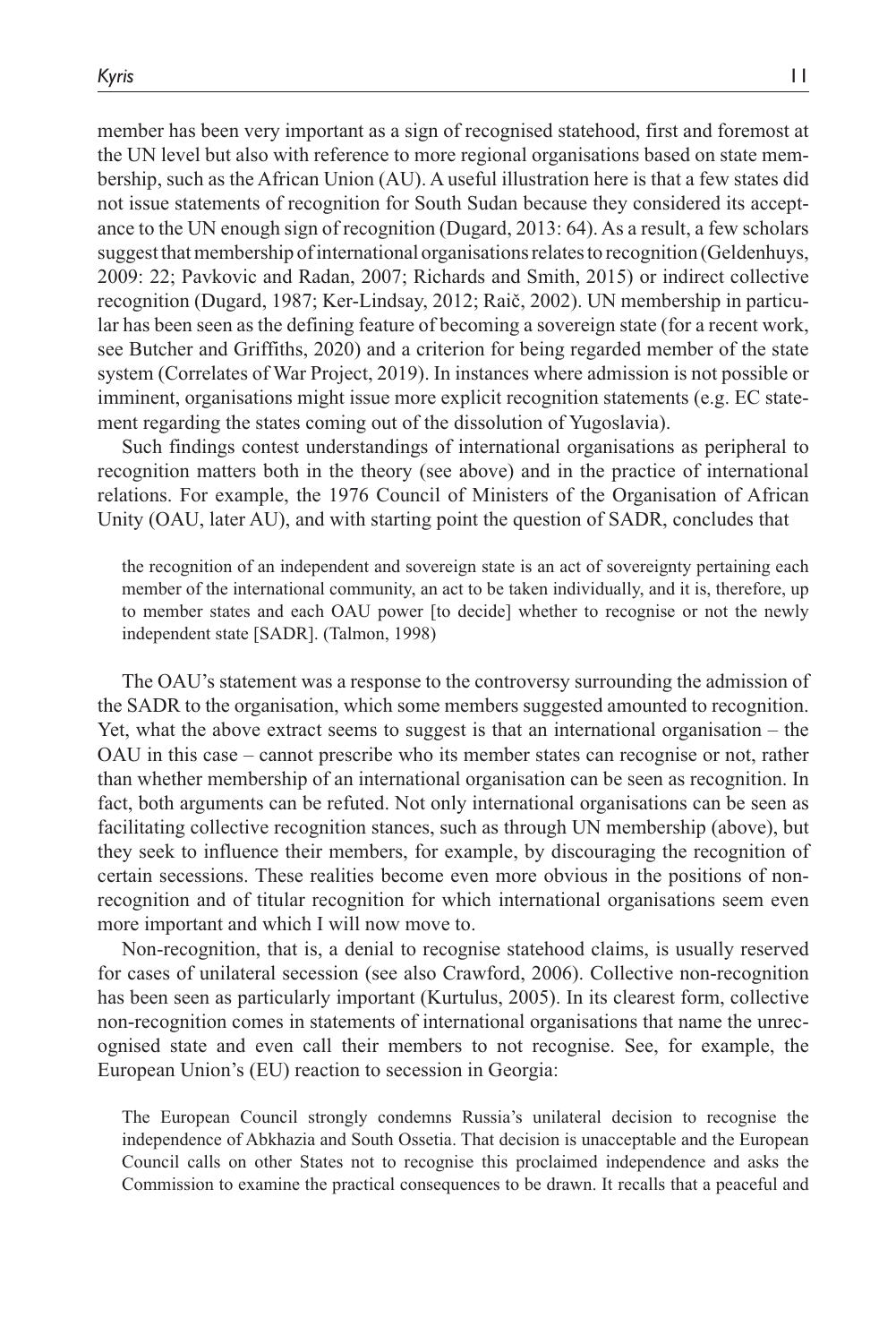lasting solution to the conflict in Georgia must be based on full respect for the principles of independence, sovereignty and territorial integrity. (European Council, 2008)

There are also instances whereby statements simply reaffirm the sovereignty of the parent state, that is, the state from which secession is attempted. See, for example, the United Nations Security Council Resolution(UNSC) Resolution 822 following the unilateral declaration of independence from Nagorno Karabakh that mentioned Azerbaijan's sovereignty, or the Council of the EU Conclusions (2014) supporting Ukraine's sovereignty vis-à-vis separatism in Luhansk and Donetsk. Finally, there is also some evidence to suggest that being rejected for admission to (or more rarely expelled from) an international organisation can be seen as a more institutional way of denoting non-recognition (e.g. the UN and Taiwan), although not always and mostly with reference to more universal rather than regional or functional organisations, where the scope of membership criteria extends beyond statehood.<sup>5</sup>

Finally, I build on Geldenhuys (2009) that sees titular recognition as the acceptance of an entity's *right of or title to* statehood (as opposed to the *presence* of statehood) to further problematise it as a position somewhere in between the two opposite poles of recognition and non-recognition and especially relevant to collective recognition via international organisations. Titular recognition is closely linked to an understanding of self-determination as a right to be actualised via independent statehood (external selfdetermination, see also Seymour, 2011) and can, therefore, be seen as external sovereignty in waiting. This right was the basis on which former colonies attained their independence. See, for example, statement by the 1946 Cabinet Mission of the British government that '. . . if [India] elects for independence, in our view she (sic) has a *right* to do so'. Furthermore, international organisations seem keener than individual states to highlight titular recognition, often because of their commitment to values or the mission of the organisation (see, for example, the UN Declaration on the Granting of Independence to Colonial Countries and Peoples 1960), thereby highlighting the need to account for more collective stances of recognisers.

Some former colonies are important for our analysis because they have spent a considerable amount of time in a limbo place of titular recognition, thereby allowing us to treat them as a substantially different category to both generally recognised states and statehood claimants that are generally not recognised for a long period of time. One such case is Timor-Leste, which enjoyed titular recognition by the UN for years before its general recognition of independence in 2001. For example, the 1975 UNSC Resolution 384 reaffirmed earlier Resolution of the General assembly, tasked the UN Committee on Decolonisation to work more on the case and, in line with typical decolonisation understandings of self-determination via independent statehood, recognised

the inalienable right of the people of East Timor to self-determination and independence in accordance with the principles of the Charter of the United Nations and the Declaration on the Granting of Independence to Colonial Countries and Peoples.

While titular recognition appears to come mostly in a declarative form, Palestine is a good example of the rarer institutional dimension of titular recognition manifested in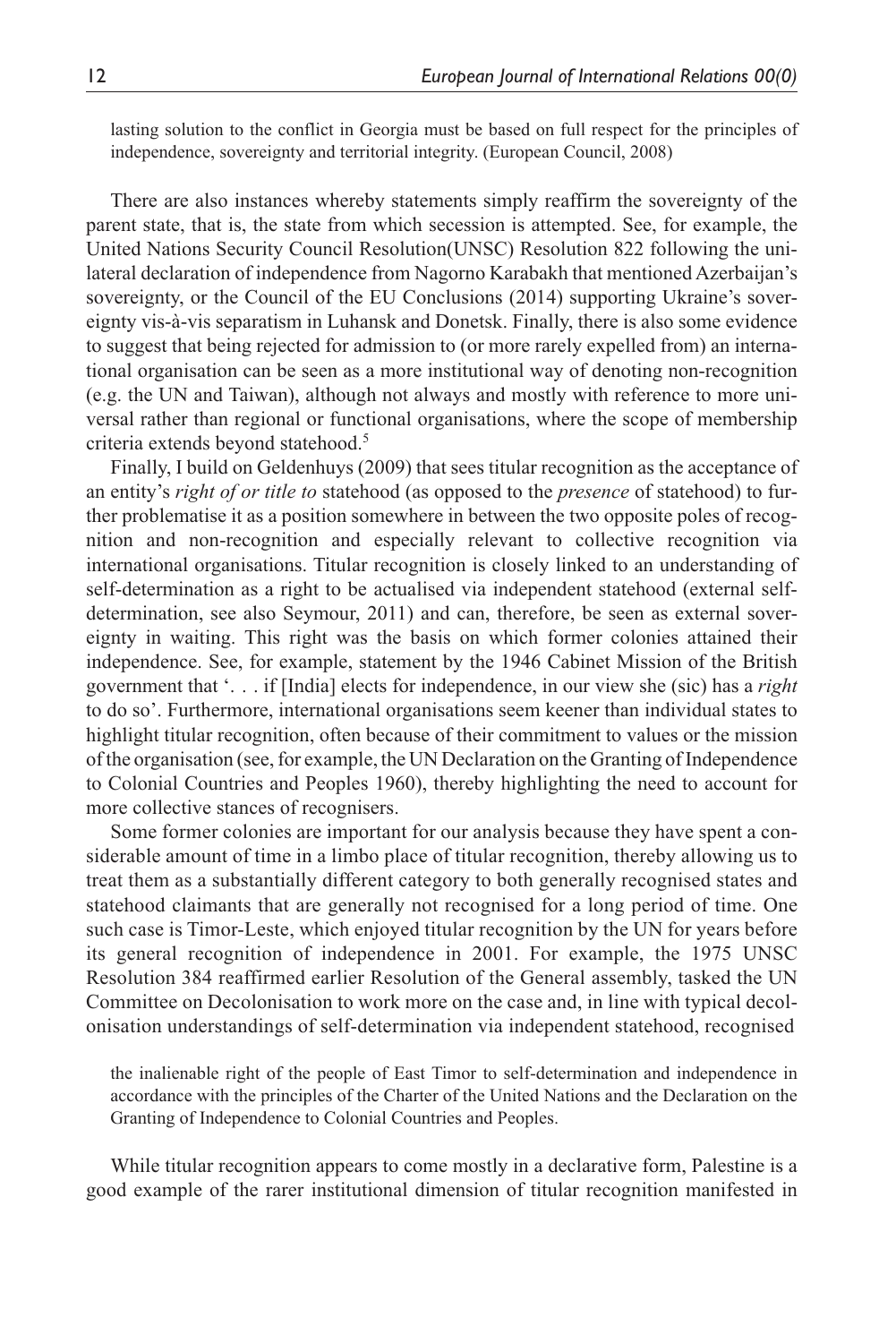granting observer status to an international organisation. For example, Krasner (1999: 232) uses the UN observer status of the Palestinian Liberation Organisation (later Palestine) to illustrate cases where full recognition is problematic and for which categories other than membership have been created. Elsewhere, Crawford (2006) views observer status as reserved for 'states in the making', which seems a state of affairs not too different from that of being titularly recognised and Similarly, Audifferen (1987, 100) documents that OAU observer status had been usually granted to recognised liberation movements otherwise excluded from full membership.<sup>6</sup>

Strictly speaking, then, titular recognition relates more to people (whose right to statehood is recognised) rather than states. Seen in that light, titular recognition looks like a position that has to go together with non-recognition: a recognition of a right to statehood for Palestinians *in the future* can be seen as implying a non-recognition of their declared state *today*. However, I consider titular recognition as a type of recognition alongside recognition and non-recognition, which apply more clearly to states, because titular recognition entails the potential of statehood, which becomes even more important as a promise when conferred to groups engaged in disputes over statehood. Furthermore, there seem to be major qualitative differences between those statehood claimants that neither their state nor their right to it is recognised (e.g. unrecognised states of the postsoviet space) and those who, at least, enjoy titular recognition (e.g. Palestine), the main being that titular recognition allows better integration to international relations and also seems to lead to full recognition, often through international assistance too.<sup>7</sup> I elaborate on this in the next section because it illustrates well the core argument of this study about sovereignty as a dynamic and its theoretical potential, including in exploring more the links between conditions associated with internal and external sovereignty.

Finally, a major finding of the study is that, apart from the different types of recognition, there are quite a few statehood claimants that enjoy recognition by *some*, and this suggests different degrees of recognition too. In a similar way, we can also observe cases that enjoy membership of a limited number of international organisations. For example, there are a few major international organisations, like the World Bank (WB) or the International Monetary Fund (IMF), that have welcomed Kosovo as a state, while others have not. Such findings also have conceptual implications for understanding sovereignty as a zero-sum game. For example, both the Republic of Cyprus and the Turkish Republic of Northern Cyprus (TRNC) claim sovereignty over northern Cyprus, but international actors need to decide which of the two to recognise. Most recognise the Republic of Cyprus and they do not recognise the TRNC, while Turkey does the opposite. This view of sovereignty adds to existing analyses of states being more or less sovereign than others, or the sharing of sovereignty between different actors.

## **Dynamic sovereignty: conceptual and theoretical avenues**

In this section, I draw on various examples and I elaborate more on some in order to illustrate how the conceptualisations proposed help us research questions of recognition and offer some preliminary thoughts on what this means for how we can understand sovereignty as dynamic. Table 2 presents types of recognition (non-recognition, titular recognition and recognition) facilitated<sup>8</sup> by the UN (but also mirrored by other major regional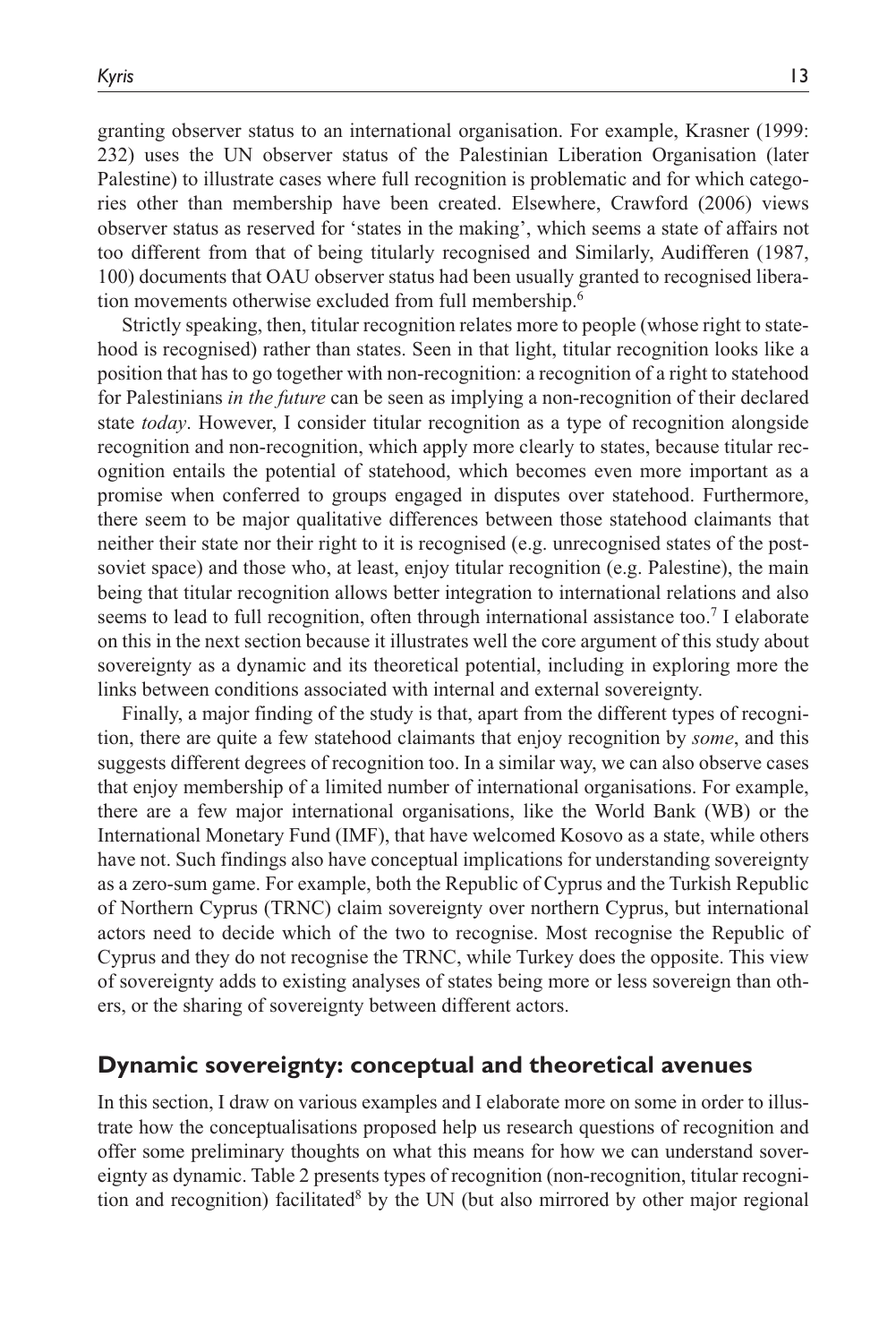| Collective stance of Non-recognition<br>the UN |                                                                                                                                                                                                                                                                                                                                                                                                                                     | <b>Titular Recognition</b>                                                                                                                                              | Recognition                                                                                                                                                                                                                                      |
|------------------------------------------------|-------------------------------------------------------------------------------------------------------------------------------------------------------------------------------------------------------------------------------------------------------------------------------------------------------------------------------------------------------------------------------------------------------------------------------------|-------------------------------------------------------------------------------------------------------------------------------------------------------------------------|--------------------------------------------------------------------------------------------------------------------------------------------------------------------------------------------------------------------------------------------------|
| Recognition by<br>individual UN<br>members     | Taiwan after 1971<br>(small minority of UN<br>members)<br>South Ossetia (5 <sup>b</sup> )<br>Biafra (5)<br>Abkhazia (4)<br>TRNC (I)<br>Kosova (1)<br>Chechnya (1)<br>Transnistria (0)<br>Somaliland (0)<br>N Karabakh (0)<br>Donetsk (0)<br>Luhansk (0)<br>Katanga (0)<br>Rhodesia (0)<br>Bouganviile (0)<br>Gagauzia (0)<br>Tamil Eelam (0)<br>Serbia Krajina (0)<br>Republika Srpska (0)<br>Eritrea until 1991 (0)<br>Anjouan (0) | Palestine (large majority<br>of UN members)<br>SADR (minority of UN<br>members)<br>Timor-Leste (0)<br>Eritrea since 1991 (0)<br>Kosovo (thin majority<br>of UN members) | Taiwan until 1971<br>(majority of UN<br>members)<br>Israel (large majority of<br><b>UN Members)</b><br>Democratic People's<br>Republic of Korea (188<br>out of $192$ )<br>Cyprus (191 out of<br>192)<br>Republic of Korea (191<br>out of $192$ ) |

Table 2. Types and Degrees of Recognition (UN).<sup>a</sup>

UN: United Nations; SADR: Sahrawi Arab Democratic Republic; TRNC: Turkish Republic of Northern Cyprus.

a Some of these numbers are uncertain/contested.

**bNumber refers to UN members recognising.** 

organisations in most cases), with information also on the degree of recognition by individual UN members. This categorisation allows us to observe different types and degrees of recognition over time and, by doing so, is in a way forcing us to break down our observation timeframes into shorter periods (e.g. for Kosovo or Taiwan, see Table 2), improve data quality by collecting more data and explore in more depth how recognition, as a condition associated with sovereignty, changes over time and within cases, and explain such changes through studying more their the contextual and historical background.

This dynamic character of sovereignty is illustrated well in the example of efforts at statehood in Kosovo, which displays important overtime fluctuation both in terms of degrees and types of recognition. In terms of degrees, for example, the first declaration of independence in Kosovo in 1991 was recognised only by Albania, but following the 1990s war and the second declaration of independence in 2008, Kosovo progressively increased its recognition and since 2013 has been recognised by the majority of UN members. However, more recently, a number of these states have withdrawn their recognition (see also Figure 1). Similar trends, if not of a greater loss of recognition, can also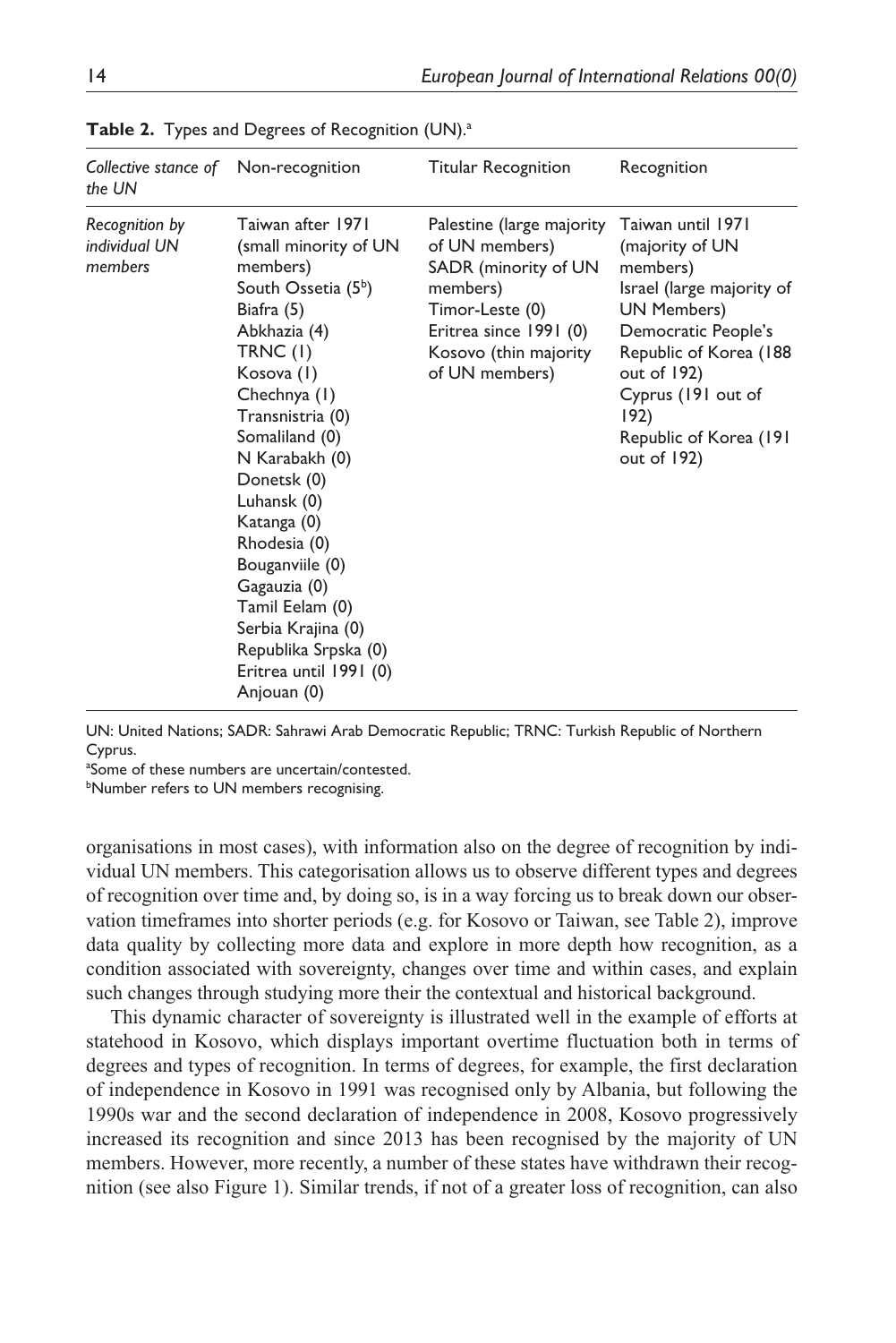be observed in SADR in Western Sahara and Taiwan (Figure 2; for more on de-recognition, see also Visoka, 2019).

This variation and fluctuation in recognition highlight the need to probe the historical context for explanations of critical moments that might have triggered changes. For example, the 2004 riots in Kosovo, which were seen as at least partially added by the frustration of locals with the stagnating process towards independence, have been thought to have catalysed a change towards a clearer support for independence from some international actors through the Ahtisaari plan (interviews with officials from international organisation no4, 2018 and no1, 2019; Ernst, 2011; Pond, 2008). As a result, the conceptualisation presented adds to existing historical treatments of sovereignty, which concentrate more on changes in the concept of, rather than empirical manifestations related to, sovereignty and how they can be analysed by drawing on the historical context.

By categorising cases across the table, we are also allowed to see a significant overlap between degrees of recognition by individual UN members and recognition positions expressed through international organisations. This raises a series of new and important theoretical questions about how sovereignty is practised through individual and collective recognition, the relationship between the two, and the importance of context and history in answering them. Based on the findings, most statehood claimants that are collectively nonrecognised through the UN see very low degree of recognition by individual members. Equally, most of those generally recognised via UN membership see much greater degrees of recognition. Do these preliminary findings suggest a certain authority on the part of the UN in recognition matters and defining sovereignty? Or are, instead, international organisations bound by recognition policies of their members? Especially when it comes to controversial statehood claimants, findings suggest that member states look at international organisations for signs on how to deal with them (anonymous interview 2, 2019). Statements of recognition from international organisations are often instructive in nature, suggesting a distinct agency in trying to affect sovereignty practice – see, for example, the EU's statement on South Ossetia and Abkhazia earlier, the OAU's call to 'African States to take a vigorous stand against a Declaration of Independence of Southern Rhodesia by a European minority government' (Organisation of African Unity (OAU), 1964) or, oppositely, the European Parliament's encouragement of 'those EU Member States which have not already done so to recognise the independence of Kosovo' (European Parliament, 2008, see also Kyris and Luciano, 2021). Answers to some of these questions about the significance of individual versus collective recognition might also be found in the study of critical historical junctures that might have triggered changes in recognition. For example, the operationalisation of the conceptualisation as presented in Figure 2 allows us to see that Taiwan's de-recognition accelerated after its collective non-recognition by expulsion from the UN in 1971, a finding that invites a more in-depth study of whether the two are causally connected. Elsewhere, the study of the historical context might suggest tensions between individual and collective recognition. For example, in trying to understand why Timor-Leste remained unrecognised for a long time and despite the titular recognition offered collectively via the UN, we can draw on arguments (Hainsworth and McCloskey, 2000) that suggest Cold War dynamics favoured Indonesia at the expense of the East Timor struggle for independence, and this is one of the reasons why many were more willing to resolve the conflict and recognise Timor-Leste after the end of the Cold War.<sup>9</sup>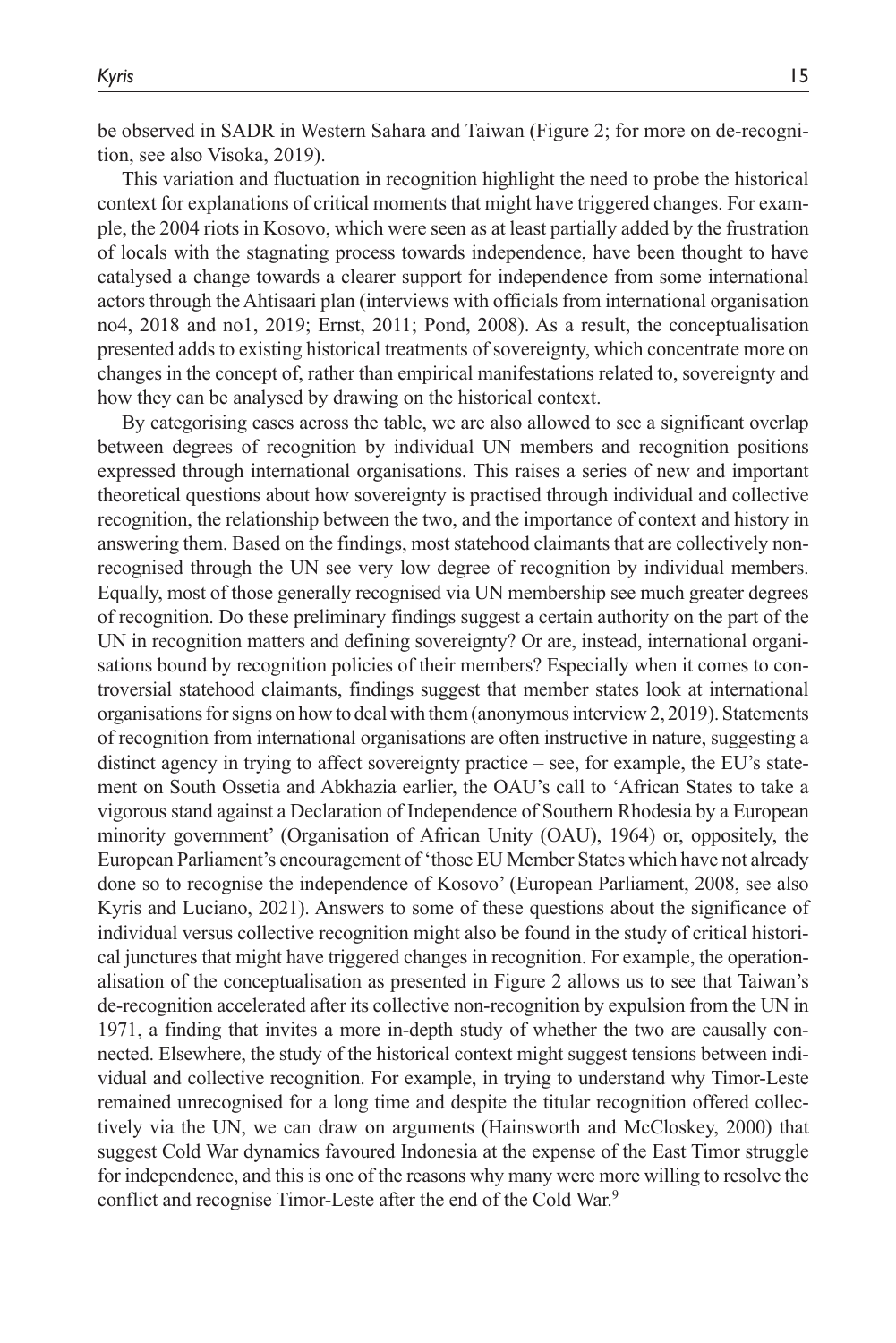

**Figure 1.** Percentage of UN members recognising Kosovo.



**Figure 2.** Percentage of UN members recognising Taiwan and recognition by the UN.

The conceptual choice to view recognition as an external dimension of sovereignty also allows us interesting observations about its relation to more internal aspects of statehood and the significance of different agents for how this relation unravels. First, the building of states internally seems to be informed by titular recognition, as a sign of *some* external sovereignty, and this highlights the theory-building potential of the conceptualisations proposed here and the wider contribution that this article makes: in all four cases without general recognition explored that have seen international state-building we also see a titular recognition (Eritrea, Timor-Leste, Palestine and Kosovo). This observation suggests that titular recognition might not be a necessary condition for state-building, but it seems to be sufficient. The overarching objective of the EU's financial support to Palestinians is 'the implementation of the two-state solution and the creation of a viable, contiguous and democratic Palestinian State living peacefully with the State of Israel'. Something similar happened with UN state-building in East Timor but also Eritrea. Kosovo is a more complicated case, in that both the titular recognition and the statebuilding policy have been at times less clear, but a more in-depth study of these cases could allow testing of the hypothesised causal relationship. Indeed, literature offers evidence that there is a link between various positions on recognition and the way international actors engage locally. For example, in an opposite scenario, non-recognition seems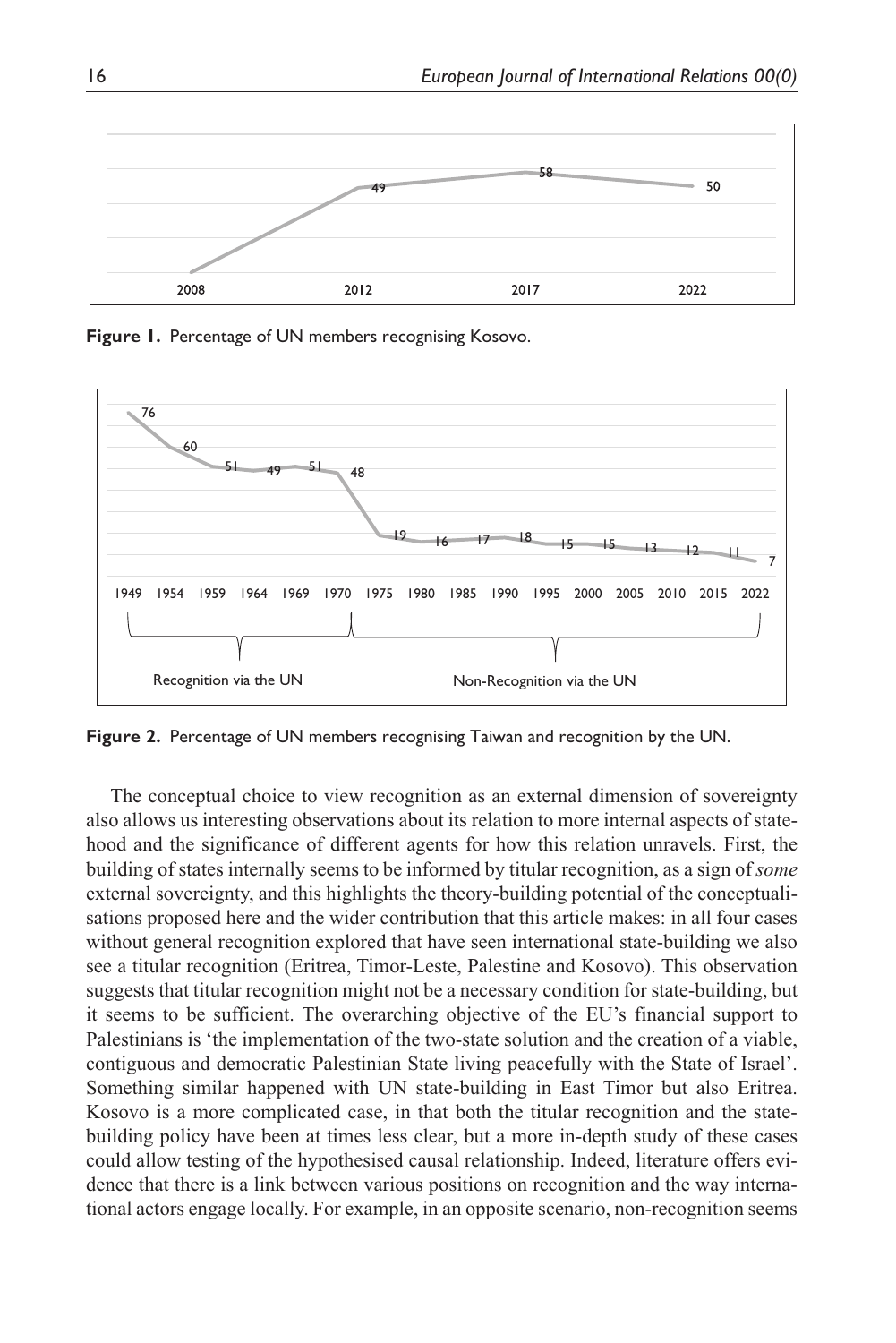

**Figure 3.** Sovereignty, recognition and international state-building.

to have informed an engagement that tries to avoid rather than build the state (Kyris, 2020b).

By linking these observations on recognition and international state-building to the concept of sovereignty, we are also allowed to observe an interplay between changes in different aspects of sovereignty over time, whereby some external sovereignty, in the form of titular recognition, facilitates efforts at the strengthening of internal sovereignty, via state-building, which, in turn, leads to greater sovereignty, in the form of more recognition (see Figure 3). A useful example here is Timor-Leste, which moved from titular recognition to general recognition following a period of international state-building. But we also note similar findings in other cases. For example, the Swedish government justified their 2014 recognition of Palestine on the basis that

international law criteria for the recognition of the State of Palestine have been satisfied. There is a territory, albeit with non-defined borders. There is also a population. And there is a government with the capacity for internal and external control. (Government Offices of Sweden, 2015)

This emphasis on changes over time allows us to appreciate better the inter-relation of agents and their actions, and sovereignty. Here, we can think of the above relationship between recognition and state-building as a consequential and dialectical process or a morphogenetic cycle (Archer, 1985), whereby the recognisers contribute to the sovereignty of those recognised and, in turn, sovereignty informs how the recognisers act, first via helping state-building and eventually via recognising more. In this way, this discussion of the relationship between different aspects of sovereignty allows us to see how recognisers inform the apparent sovereignty of those recognised. Perhaps more importantly and whereas recognition has been discussed as enabling of sovereignty (e.g. Epstein et al., 2018), the study also expands our understanding of the agency of those seeking statehood in developing their sovereignty amid an international system that denies it – this can further uncover the sovereignty agency of various actors that have perhaps been seen as more passive (e.g. Getachew, 2019) and/or peripheral, including in recognition matters (e.g. Visoka, 2021). For example and despite being heavily unrecognised, Taiwan has managed to have access to many international fora and develop strong trade and other links with the rest of the world. All these have been achieved mostly through the development of diplomatic flexibility (Li, 2015), since Taiwan partakes to international diplomacy not under its preferred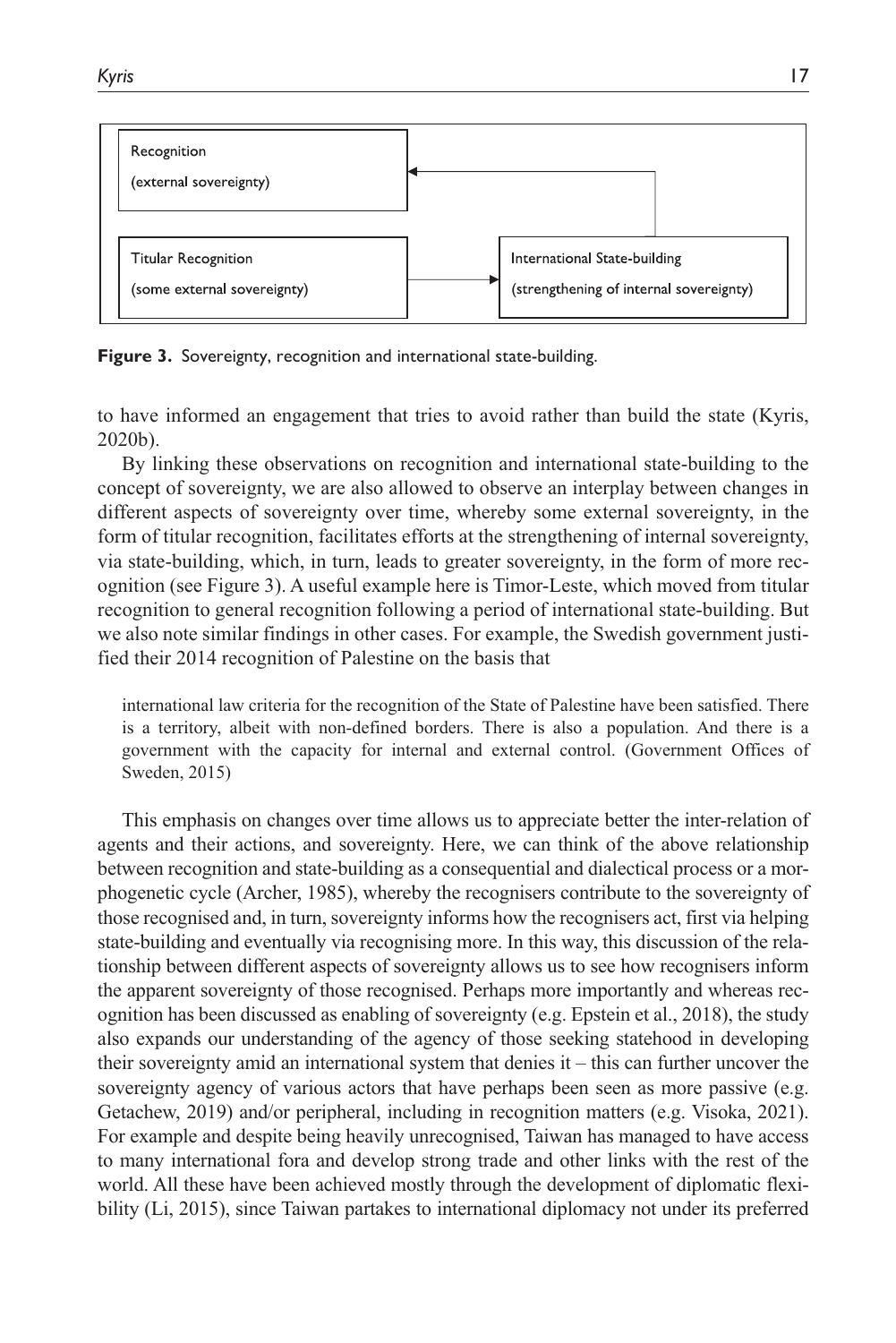| Non-recognition           | Participation in international affairs |
|---------------------------|----------------------------------------|
| (no external sovereignty) | (more internal sovereignty)            |

**Figure 4.** Sovereignty and participation under a designation other than claimed statehood.

constitutional name ('Republic of China', which is disputed by China) but other designations that are acceptable by China, most notably 'Chinese Taipei'. Taiwan's international participation is important, and it might be considered as normalisation (see also Berg and Toomla, 2009) and beneficial for accessing international relations, like Taiwanese leadership has suggested (Allen, 2000: 218), but it is best conceptualised as different to recognition. In fact, quite the opposite could be argued: listing Taiwan as Chinese Taipei is an at least implicit non-recognition of statehood claims and, oppositely, a recognition of China's sovereignty over the island. This is, after all, why China is mostly tolerant of such designations. As a result, here, we witness a perhaps oxymoron of the voluntary abandonment of external sovereignty, via accepting non-recognition and the designation 'Chinese Taipei', leading to an increase in sovereignty, as it has been understood before (see earlier, for example, Fowler and Bunck, 1996; Jackson, 2011; Sørensen, 1999) as the ability to develop external diplomatic, economic and other linkages (Figure 4). This challenges accounts of an international society based on typical sovereigns, and findings confirm such a possibility elsewhere. For example, the confidence-building measures supported by the Organisation for Security and Cooperation in Europe (OSCE) that allow cars from Transnistria to travel throughout Moldova with neutral plates have been seen as having the potential of strengthening Transnistria's sovereignty in practice (anonymous interview 5, 2020).

# **Conclusion**

Ιn this article, I have proposed a conceptualisation of the different degrees and types of state recognition, based on which I have argued for understanding sovereignty as dynamic. My conceptualisation was informed by a study of how recognition has been afforded or not. I documented significant variation in claims to statehood recognised by all, many, few UN members or none, or more collectively through international organisations. At the same time, there also seem to be more qualitative differences that suggest a different kind of variation in recognition: while in most cases there is either clear recognition or non-recognition, there are examples where a *right* to (rather than a presence of) statehood is recognised.

This conceptualisation makes a number of contributions to our understanding of sovereignty, which I discussed by illustrating some of the concepts proposed. First, I advance an understanding of sovereignty as dynamic. Although sovereignty as a spectrum is not a new idea, most studies have concentrated on degrees of sovereignty as a result of the sharing of sovereignty between different actors internal to the state (e.g. Chowdhury and Duvall, 2014; Clapham, 1998) or between internal and external actors (e.g. Krasner, 2004; Matanock, 2014), including in the context of hierarchical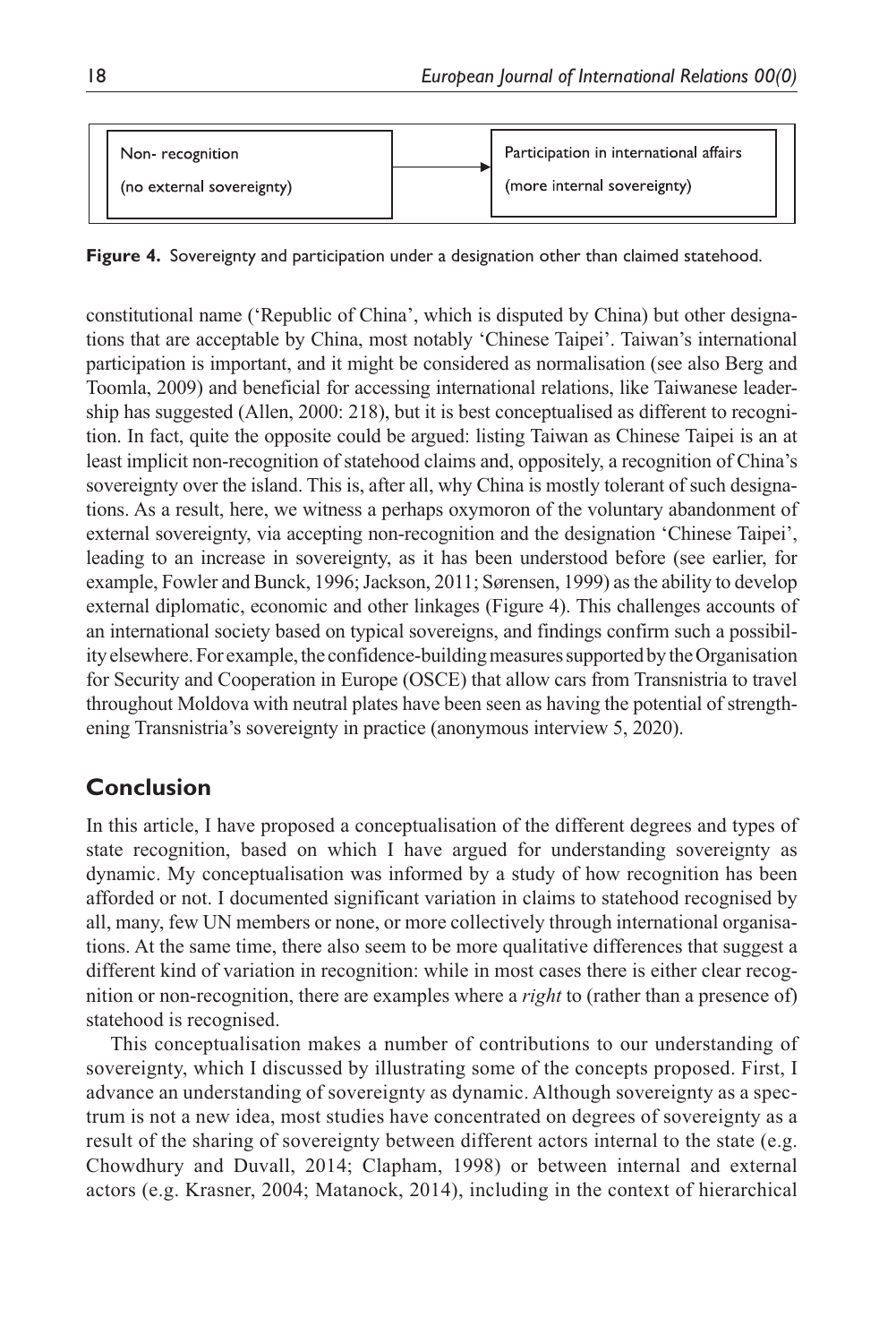relations (e.g. Lake, 2003; Spanu, 2020). Instead, findings of this study highlight situation of partial sovereignty in and of itself (e.g. in those who lack general recognition) and instances in which sovereignty changes within a unit and across time, for example, through the growth or loss of recognition of the SADR, Taiwan or Kosovo. In this, we are invited to contextualise and historicise sovereignty in order to explain differences across time and those crucial moments that caused important shifts in recognition or other conditions associated with sovereignty. By becoming a tool for such investigations, this conceptualisation can contribute to the discussion on changes in sovereignty and history, which has focused more on how the meaning (e.g. Barkin and Cronin, 1994; Osiander, 2001; Wendt, 1999) and practice (e.g. Biersteker and Weber, 1996; Krasner, 1999 on recognition) of sovereignty have changed throughout the years. Furthermore, this understanding of sovereignty serves to highlight the complex ways in which sovereignty agents, for example, those who recognise and those who seek recognition, relate over time. The study showed that recognisers, acting individually or more collectively, might define what we understand as sovereignty and whom we consider possessing it, but also how those who struggle to be recognised navigate this denial of sovereignty – for example, we are allowed to make preliminary observations about how Taiwan has increased its internal sovereignty, understood here as partaking in international relations, through a voluntary undermining of its external sovereignty, as linked to state recognition, by means of the use of the designation 'Chinese Taipei'. Indeed, discussing sovereignty as having distinct internal and external dimensions has also permitted propositions about how the two might relate and change over time. More research on all those fronts can draw on this conceptualisation of sovereignty as dynamic in order to build and test theoretical knowledge, and ultimately improve our understanding of one of the most fundamental questions of international relations: how the meaning of sovereignty is fixed in theory and practice.

#### **Acknowledgements**

I thank Bruno Theodoro Luciano for his assistance with data collection and comments on earlier drafts. For comments, I am also grateful to Christopher Day, Adrian Florea, Beste İşleyen, Maria Koinova, Nicolas Lemay-Hébert, Catalina Neculai, Adam Quinn, Stefan Wolff, the Political Settlements and International Relations and Security Research Groups, the Morning Writing Group at POLSIS, University of Birmingham and to panels at the following conferences: UACES 2016 and 2018, BISA 2017 and 2018, EUSA 2017; ISA 2019 and CES 2019. I would also like to thank the journal editors and reviewers for their constructive engagement with my work.

#### **Funding**

The author(s) disclosed receipt of the following financial support for the research, authorship and/ or publication of this article: I would like to thank the Leverhulme Trust for supporting my research Grant Reference: ECF-2016-689.

#### **ORCID iD**

George Kyris **D** <https://orcid.org/0000-0003-4396-8532>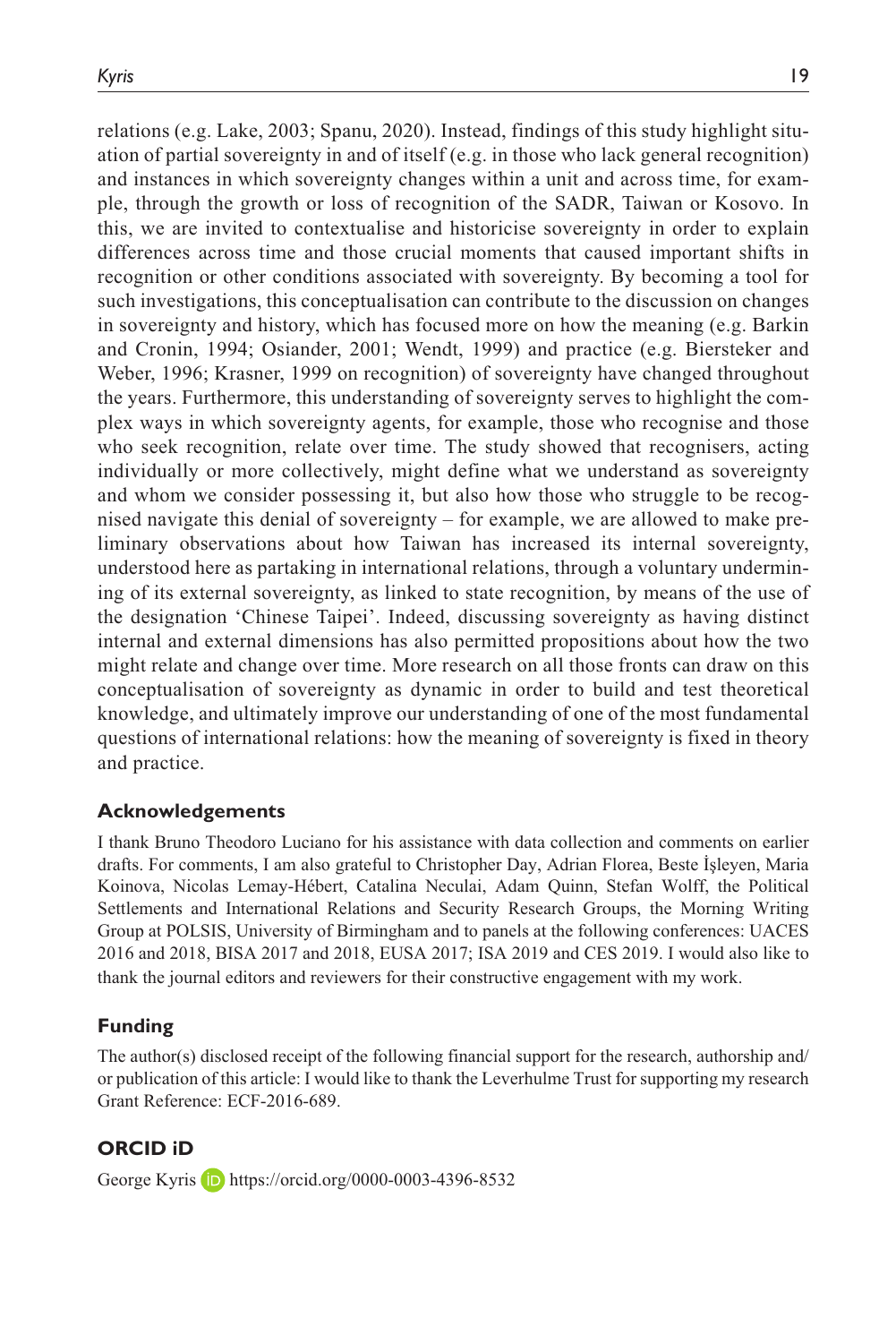#### **Notes**

- 1. Strictly speaking, it was the representatives of the government of the Republic of China residing in Taiwan that were replaced with Mao's government in the United Nations (UN), and there was no clear expulsion of the former or admission of the latter. However, given these two governments represented different administrations with different control of territories and populations, that is, of the island of Taiwan versus mainland China, we can talk of an effective expulsion of Taiwan. Indeed, the name of the UN member state changed from 'Republic of China' to 'People's Republic of China'.
- 2. I focus on the post-1945 period because it shows a spike in statehood claimants not generally recognised (e.g. Coggins, 2014; Griffiths, 2017; Pegg, 1998) but also because of the growth in the number of international organisations (e.g. UN founded in 1945, the European Union (EU) in 1953 or the Organisation of African Unity (OAU) in 1963), which are also at the microscope of this study.
- 3. The literature on those with partial recognition has used the term 'de facto' states (Caspersen, 2018) to reflect on entities that factually work like states but they are not recognised as such ('de jure'). With reference to matters associated with internal sovereignty, for example, classic works refer to entities as having control of most of the territory (Caspersen, 2012; Kolstø, 2006). Such focus might be a result of conceptualisations of statehood based predominantly on internal dynamics or early works that set the tone for the debate (e.g. Pegg, 1998). Oppositely, most of those that lack general recognition are either not recognised at all (e.g. Transnistria, Somaliland) or very minimally (e.g. TRNC). This might be a reason why the literature tends to conceptualise unrecognised states as displaying none or very minimal recognition (e.g. Berg and Toomla, 2009; Caspersen, 2012).
- 4. See also Kyris (2020a) and Kursani (2021) for similar approaches.
- 5. For example, rejection of EU membership applications does not suggest non-recognition of the applicant state.
- 6. Crucially, the status of observer becomes relevant to recognition in cases where such recognition is incomplete or contested. In cases of uncontested states being observers to international organisations, this status does not signify something relevant to recognition – for example, the African Union (AU) has given observer status to a large number of generally recognised states that are not situated in Africa.
- 7. Titular recognition might also co-exist with an apparent neutrality towards statehood claims. For example, international organisations (e.g. the UN, the EU and the Organisation for Security and Cooperation in Europe (OSCE)) have operated in a neutral manner with regard to Kosovo's statehood (e.g. Himmrich, 2019). However, this does not seem to suggest a denial to recognise (i.e. non-recognition). Tellingly, an official working in an international organisation (anonymous interview 1, 2019) highlights that neutrality means that Kosovo is treated neither as an independent country nor as belonging to Serbia (the other territory claimant). Furthermore, a closer look suggests that, in practice, the EU is open to the possibility of Kosovo emerging as a recognised state. For example, the EU is helping state-building locally, and at times, the EU has also explicitly supported independence (e.g. by supporting the 2007 Ahtisaari Plan). This suggests that neutrality co-exists with titular recognition in Kosovo, creating a rather complex picture. Therefore, while the possibility of more cases emerging in the future cannot be excluded, this investigation of statehood claimants so far does not suggest neutrality as a distinct possibility.
- 8. For some cases, types of recognition might have changed over the years. The table records the type of recognition that has persisted more, and where there are changes these are recorded (e.g. Kosovo and Taiwan).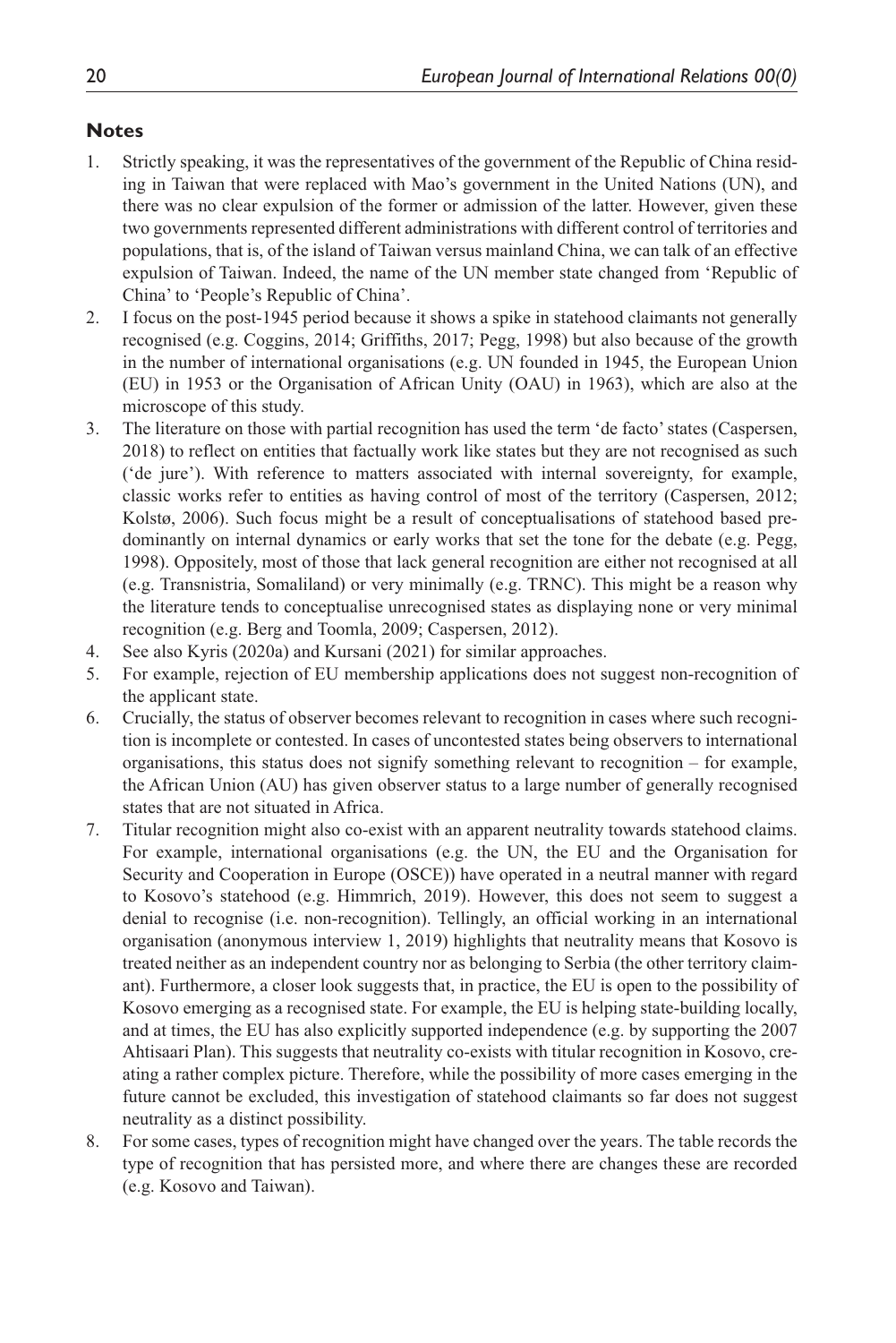9. East Timor leader José Ramos-Horta also referred to the invasion by Indonesia as a 'Cold War footnote'.

#### **References**

- Agné H, Bartelson J, Erman E, et al. (2013) Symposium: 'the politics of international recognition'. *International Theory* 5(1): 94–107.
- Allen S (2000) Statehood, self-determination and the 'Taiwan Question'. *Asian Yearbook of International Law* 9: 191–219.
- Anghie A (2005) *Imperialism, Sovereignty and the Making of International Law*. Cambridge: Cambridge University Press.
- Archer M (1985) Structuration versus morphogenesis. In: Eisenstadt SN and Helle HJ (eds) *Macro-sociological Theory: Perspectives on Sociological Theory, Vol. 1*. Newbury Park, CA: SAGE, pp. 58–88.
- Audifferen E (1987) The O.A.U. and crisis diplomacy: A study in regional conflict management, A dissertation presented in fulfilment of the requirements for the degree o f Ph.D in International Relations at the University of Aberdeen
- Barkin JS and Cronin B (1994) The state and the nation: changing norms and the rules of sovereignty in international relations. *International Organization* 48: 107–130.
- Bartelson J (1995) *A Genealogy of Sovereignty*. Cambridge: Cambridge University Press.
- Bartelson J (2014) *Sovereignty as Symbolic Form*. London: Routledge.
- Benton L (2014) *A Search for Sovereignty: Law and Geography in European Empires, 1400– 1900*. Cambridge: Cambridge University Press.
- Berg E and Toomla R (2009) Forms of normalisation in the quest for de facto statehood. *The International Spectator: Italian Journal of International Affairs* 44(4): 27–45.
- Biersteker TJ and Weber C (1996) The social construction of state sovereignty. In: Biersteker TJ and Weber C (eds) *State Sovereignty as Social Construct*. New York: Cambridge University Press, pp. 1–21.
- Branch J (2014) *The Cartographic State: Maps, Territory, and the Origins of Sovereignty*. Cambridge: Cambridge University Press.
- Bryant R and Hatay M (2020) *Sovereignty Suspended: Building the So-called State*. Philadelphia, PA: University of Pennsylvania Press.
- Bull H (1977) *The Anarchical Society*. New York: Columbia University Press.
- Butcher CR and Griffiths RD (2020) States and their international relations since 1816: introducing version 2 of the International System(s) Dataset (ISD). *International Interactions* 46(2): 291–308.
- Caspersen N (2012) *Unrecognised States*. Cambridge: Polity.
- Caspersen N (2018) Recognition, status quo or reintegration: engagement with de facto states. *Ethnopolitics* 17(4): 373–389.
- Chayes A and Handler Chayes A (1995) *The New Sovereignty: Compliance with International Regulatory Agreements*. Cambridge, MA; London: Harvard University Press.
- Chowdhury A and Duvall RD (2014) Sovereignty and sovereign power. *International Theory* 6(2): 191–223.
- Clapham C (1998) Degrees of statehood. *Review of International Studies* 24(2): 143–157.
- Coggins B (2014) *Power Politics and State Formation in the Twentieth Century: The Dynamics of Recognition*. New York: Cambridge University Press.
- Correlates of War Project (2016) Available at: <http://www.correlatesofwar.org> (accessed 21 February 2019).
- Costa Lopez J (2020) Political authority in international relations: revisiting the medieval debate. *International Organization* 74(2): 222–252.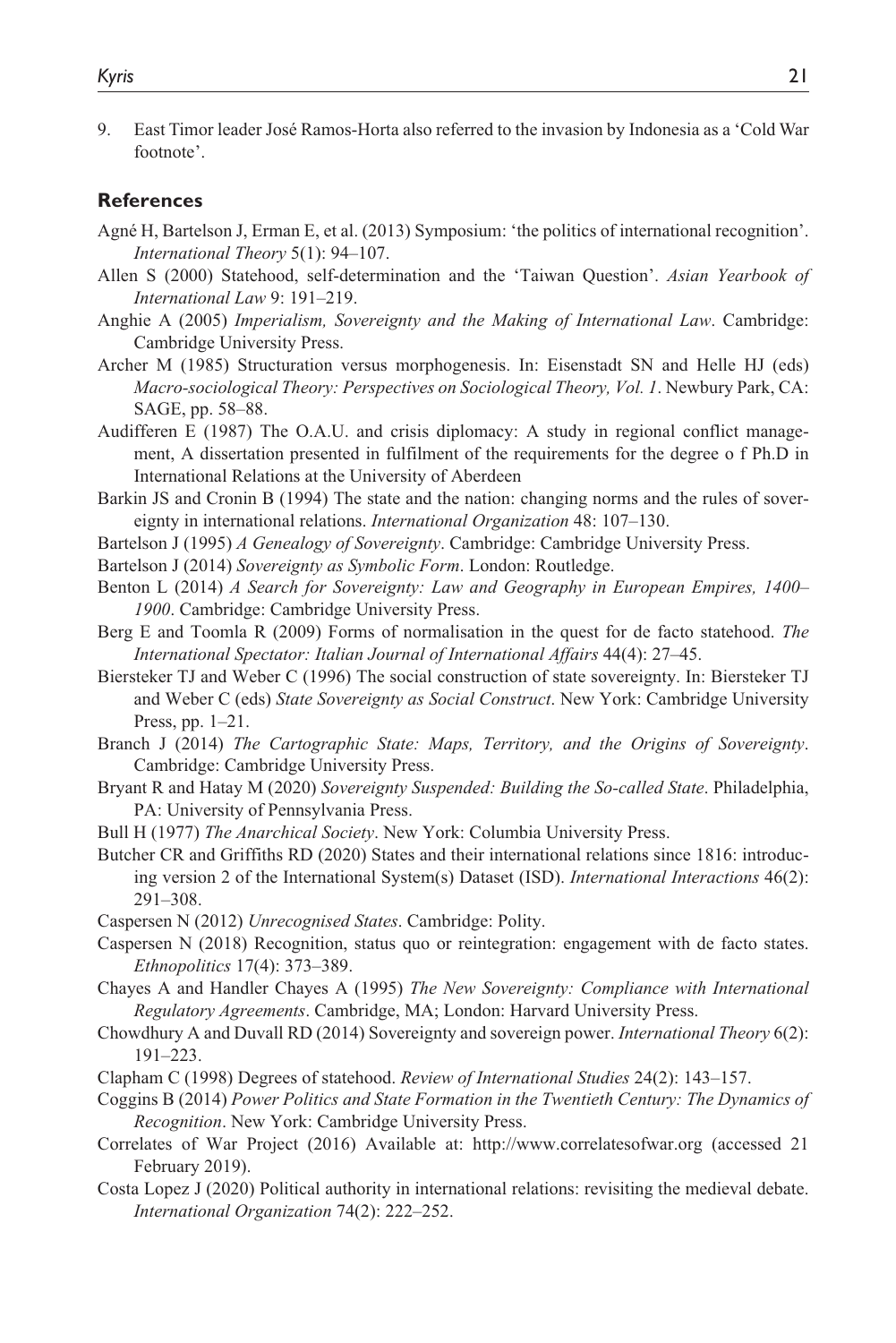- Costa Lopez J, De Carvalho B, Latham AA, et al. (2018) Forum: in the beginning there was no word (for it): terms, concepts, and early sovereignty. *International Studies* 20(3): 489–519.
- Council of the EU (2014) Council conclusions on Ukraine. In: *Foreign Affairs Council Meeting*, Luxembourg, 14 April.
- Crawford J (2006) *The Creation of States in International Law* (2nd edn). Oxford: Oxford University Press.
- De Carvalho B (2021) Sovereignty in historical international relations. In: De Carvalho B, Costa Lopez J and Leira H (eds) *Routledge Handbook of Historical International Relations*. London: Routledge, pp. 221–230.
- De Carvalho B and Leira H (2021) State formation and historical international relations. In: De Carvalho B, Costa Lopez J and Leira H (eds) *Routledge Handbook of Historical International Relations*. London: Routledge, pp. 231–243.
- De Carvalho B, Schia N and Guillaume X (2019) Everyday sovereignty: international experts, brokers and local ownership in peacebuilding Liberia. *European Journal of International Relations* 25(1): 179–202.
- Diesing P (1971) *Patterns of Discovery in the Social Sciences*. Chicago, IL: Aldine-Atherton.
- Donnelly J (2006) Sovereign inequalities and hierarchy in anarchy: American power and international society. *European Journal of International Relations* 12(2): 139–170.
- Dugard J (1987) *Recognition and the United Nations*. Cambridge: Cambridge University Press.
- Dugard J (2013) *The Secession of States and Their Recognition in the Wake of Kosovo*. Leiden: Martinus Nijhoff.
- Elman C (2005) Explanatory typologies in qualitative studies of international politics. *International Organisation* 59: 293–326.
- Epstein C, Lindemann T and Sending O (2018) Frustrated sovereigns: the agency that makes the world go around. *Review of International Studies* 44(5): 787–804.
- Ernst A (2011) Fuzzy governance: state-building in Kosovo since 1999 as interaction between international and local actors. *Democracy and Security* 7(2): 123–139.
- European Council (2008) Extraordinary European Council, Brussels. Presidency Conclusions, 1 September.
- European Parliament (2008) European Parliament resolution of 5 February 2009 on Kosovo and the role of the EU. Available at: [https://www.europarl.europa.eu/doceo/document/TA-6-](https://www.europarl.europa.eu/doceo/document/TA-6-2009-0052_EN.html) [2009-0052\\_EN.html](https://www.europarl.europa.eu/doceo/document/TA-6-2009-0052_EN.html)
- Florea A (2020) Rebel governance in de facto states. *European Journal of International Relations* 26(4): 1004–1031.
- Fowler MS and Bunck JM (1996) What constitutes the sovereign state? *Review of International Studies* 22(4): 381–404.
- Franklin JH (1992) *Bodin: On Sovereignty*. New York: Cambridge University Press.
- Geldenhuys D (2009) *Contested States in World Politics*. London: Palgrave MacMillan.
- George AL and Bennett A (2005) *Case Studies and Theory Development in the Social Sciences*. Cambridge, MA: MIT Press.
- Gerth HH and Wright Mills C (2009) *From Max Weber: Essays in Sociology*. London: Routledge.
- Getachew A (2019) *Worldmaking after Empire: The Rise and Fall of Self-determination*. Princeton, NJ: Princeton University Press.
- Gilpin R (1975) *U.S. Power and the Multinational Corporation: The Political Economy of Foreign Direct Investment*. New York: Basic Books.
- Glanville L (2013) The myth of 'traditional' sovereignty. *International Studies Quarterly* 57(1): 79–90.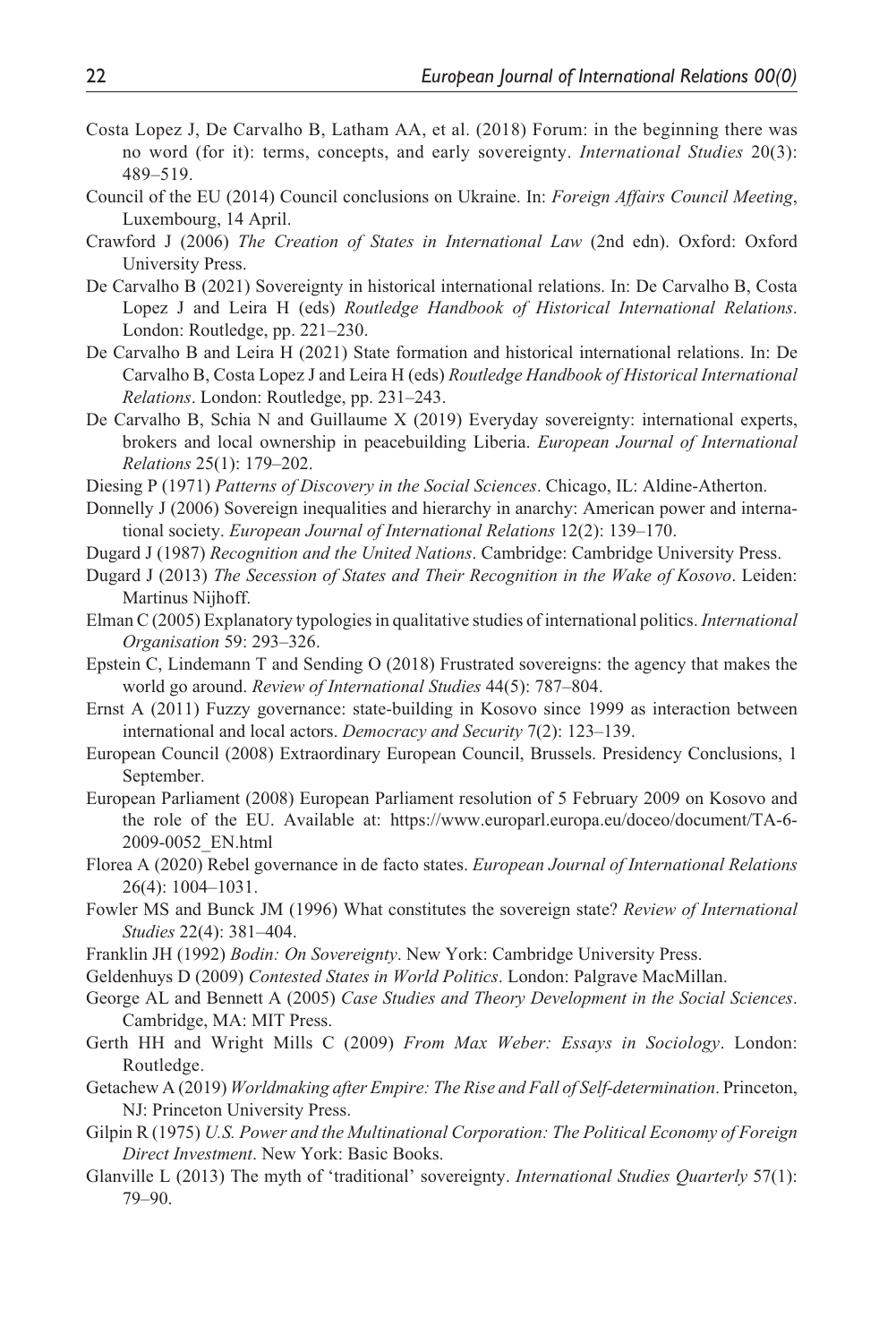- Government Offices of Sweden (2015) The government will decide today to recognise the state of Palestine. Available at: [https://www.government.se/opinion-pieces/2014/10/the-govern](https://www.government.se/opinion-pieces/2014/10/the-government-will-decide-today-to-recognise-the-state-of-palestine/)[ment-will-decide-today-to-recognise-the-state-of-palestine/](https://www.government.se/opinion-pieces/2014/10/the-government-will-decide-today-to-recognise-the-state-of-palestine/) (accessed 18 June 2020).
- Grant TD (2009) *Admission to the United Nations: Charter Article 4 and the Rise of Universal Organization*. Leiden: Brill.
- Griffiths R (2017) *Age of Secession*. Cambridge: Cambridge University Press.
- Hainsworth P and McCloskey S (2000) *The East Timor Question: The Struggle for Independence from Indonesia*. London: I.B. Tauris.
- Hall PA (2003) Aligning ontology and methodology in comparative politics. In: Mahoney J and Rueschemeyer D (eds) *Comparative Historical Analysis in the Social Sciences*. Cambridge: Cambridge University Press, pp. 373–404.
- Hancock KJ (2006) The semi-sovereign state: Belarus and the Russian neo-empire. *Foreign Policy Analysis* 2(2): 117–136.
- Himmrich J (2019) Germany: from cautious recogniser to Kosovo's Key Ally. In: Armakolas I and Ker-Lindsay J (eds) *The Politics of Recognition and Engagement: EU Member States Relations with Kosovo*. London: Palgrave, pp. 61–82.
- Hinsley FH (1966) *Sovereignty*. Cambridge: Cambridge University Press.
- Holm M and Sending OJ (2018) States before relations: On mis-recognition and the bifurcated regime of sovereignty. *Review of International Studies 44* (5): 829–847.
- Huddleston RJ (2020) Continuous recognition: a latent variable approach to measuring international sovereignty of self-determination movements. *Journal of Peace Research* 57(6): 789– 800.
- Huddleston RJ (2021) Foulweather friends: violence and third party support in self-determination conflicts. *Journal of Conflict Resolution* 65(6): 1187–1214.
- Jackson R (2011) *Sovereignty*. Cambridge: Polity.
- Ker-Lindsay J (2012) *The Foreign Policy of Counter-Secession*. Oxford: Oxford University Press.
- Kolstø P (2006) The sustainability and future of unrecognized Quasi-states. *Journal of Peace Research* 43(6): 723–740.
- Krasner S (1999) *Sovereignty: Organized Hypocrisy*. Princeton, NJ: Princeton University Press.
- Krasner S (2004) Sharing sovereignty. *International Security* 29(2): 85–120.
- Krasner S (2013) Recognition: organized hypocrisy once again. *International Theory* 5(1): 170– 176.
- Kratochwil FV (1989) *Rules, Norms, and Decisions*. Cambridge: Cambridge University Press.

Kursani S (2021) Reconsidering the contested state in post-1945 international relations: an ontological approach. *International Studies Review* 23: 752–778.

- Kurtulus EN (2005) *Sovereignty*. London: Palgrave.
- Kyris G (2020a) Statehood conflicts. In: Richmond O and Visoka G (eds) *Palgrave Encyclopedia of Peace Studies*. Cham: Palgrave Macmillan. [https://doi.org/10.1007/978-3-030-11795-](https://doi.org/10.1007/978-3-030-11795-5_155-1) [5\\_155-1](https://doi.org/10.1007/978-3-030-11795-5_155-1)
- Kyris G (2020b) The European Union in Northern Cyprus: conceptualising the avoidance of contested states. *Geopolitics* 25(2): 346–361.
- Kyris G and Luciano B (2021) Collective recognition and regional parliaments: navigating statehood conflict. *Global Studies Quarterly* 1(3): ksab011.
- Lake D (2003) The new sovereignty in international relations. *International Studies Review* 5(3): 303–323.
- Li CP (2015) New leaders with old lenses? China's conflict frames toward Taiwan. *Journal of Chinese Political Science* 20: 67–85.
- Lynch D (2004) *Engaging Eurasia's Separatist States*. Washington, DC: United States Institute of Peace Press.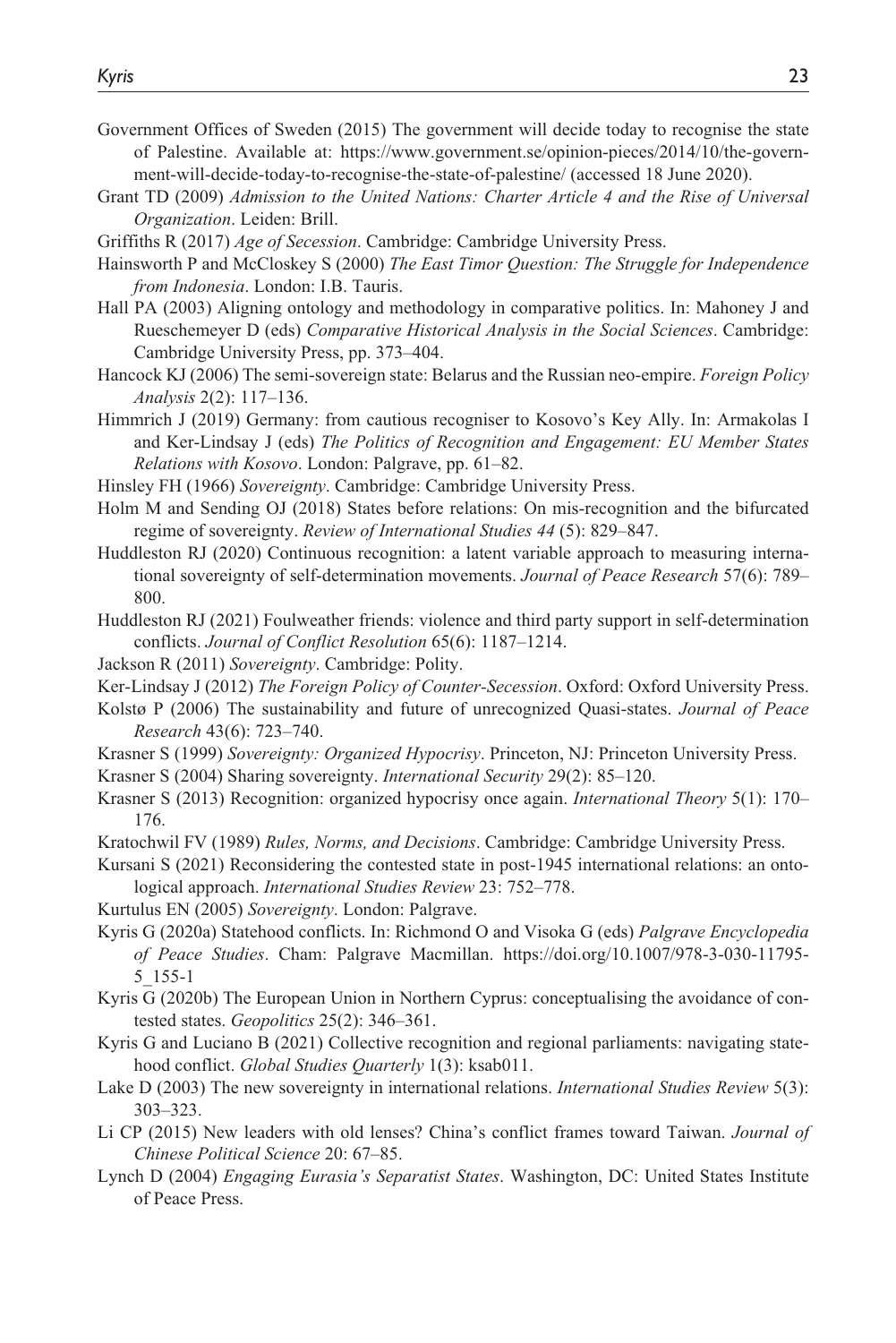- McConnel F (2016) *Rehearsing the State: The Political Practices of the Tibetan Government-inexile*. Hoboken, NJ: Wiley.
- Malmvig H (2006) *State Sovereignty and Intervention: A Discourse Analysis of Interventionary and Non-interventionary Practices in Kosovo and Algeria*. London: Routledge.
- Matanock AM (2014) Governance delegation agreements: shared sovereignty as a substitute for limited statehood. *Governance: An International Journal of Policy, Administration, and Institutions* 27(4): 589–612.
- Nisancioglu K (2020) Racial sovereignty. *European Journal of International Relations* 26(SI): 39–63.
- Onuf N (1991) Sovereignty: outline of a conceptual history. *Alternatives* 16: 425–446.
- Organisation of African Unity (OAU) (1964) Southern Rhodesia. *AHG/Res*. 8(I). Available at: <https://www.peaceau.org/uploads/ahg-res-8-i-en.pdf>
- Osiander A (2001) Sovereignty, international relations, and the Westphalian myth. *International Organization* 55(2): 251–287.
- Pavkovic A and Radan P (2007) *Creating New States: Theory and Practice of Secession*. London: Routledge.
- Pegg S (1998) *De Facto States in the International System*. Farnham: Ashgate.
- Philpott D (2001) *Revolutions in Sovereignty: How Ideas Shaped Modern International Relations*. Princeton, NJ: Princeton University Press.
- Pond E (2008) The EU's test in Kosovo. *The Washington Quarterly* 31(4): 97–112.
- Raič D (2002) *Statehood and the Law of Self-determination*. The Hague: Kluwer Law International.
- Ramos J (2013) *The Evolution of Sovereignty*. Oxford: Oxford University Press.
- Reus-Smit C (1997) The constitutional structure of international society and the nature of fundamental institutions. *International Organization* 51(4): 555–589.
- Richards R and Smith R (2015) Playing in the sandbox: state building in the space of non recognition. *Third World Quarterly* 36(9): 1717–1735.
- Seymour M (2011) Internal self-determination and secession. In: Radan P and Pavkovic A (eds) *The Ashgate Research Companion to Secession*. London: Routledge, pp. 385–398.
- Shadian J (2010) From states to polities: reconceptualizing sovereignty through Inuit governance. *European Journal of International Relations* 16(3): 485–510.
- Skinner Q (2010) The sovereign state: a genealogy. In: Kalmo H and Skinner Q (eds) *Sovereignty in Fragments: The Past, Present and Future of a Contested Concept*. Cambridge: Cambridge University Press, pp. 47–63.
- Sørensen G (1999) Sovereignty: change and continuity in a fundamental institution. *Political Studies* 47: 590–604.
- Spanu M (2020) The hierarchical society: the politics of self-determination and the constitution of new states after 1919. *European Journal of International Relations* 26: 372–396.
- Stoler AL (2006) On degrees of imperial sovereignty. *Public Culture* 18(1): 125–146.
- Strang D (1996) Contested sovereignty: the social construction of colonial imperialism. In: Biersteker TJ and Weber C (eds) *State Sovereignty as Social Construct*. New York: Cambridge University Press, pp. 22–49.
- Strange S (1996) *The Retreat of the State*. Cambridge: Cambridge University Press.
- Talmon S (1998) *Recognition of Governments in International Law*. Oxford: Oxford University Press.
- Thompson JE (1995) State sovereignty in international relations: bridging the gap between theory and empirical research. *International Studies Quarterly* 2: 213–233.
- Troper M (2010) The survival of sovereignty. In: Ktalmo H and Skinner Q (eds) *Sovereignty in Fragments: The Past, Present and Future of a Contested Concept*. Cambridge: Cambridge University Press, pp. 132–150.